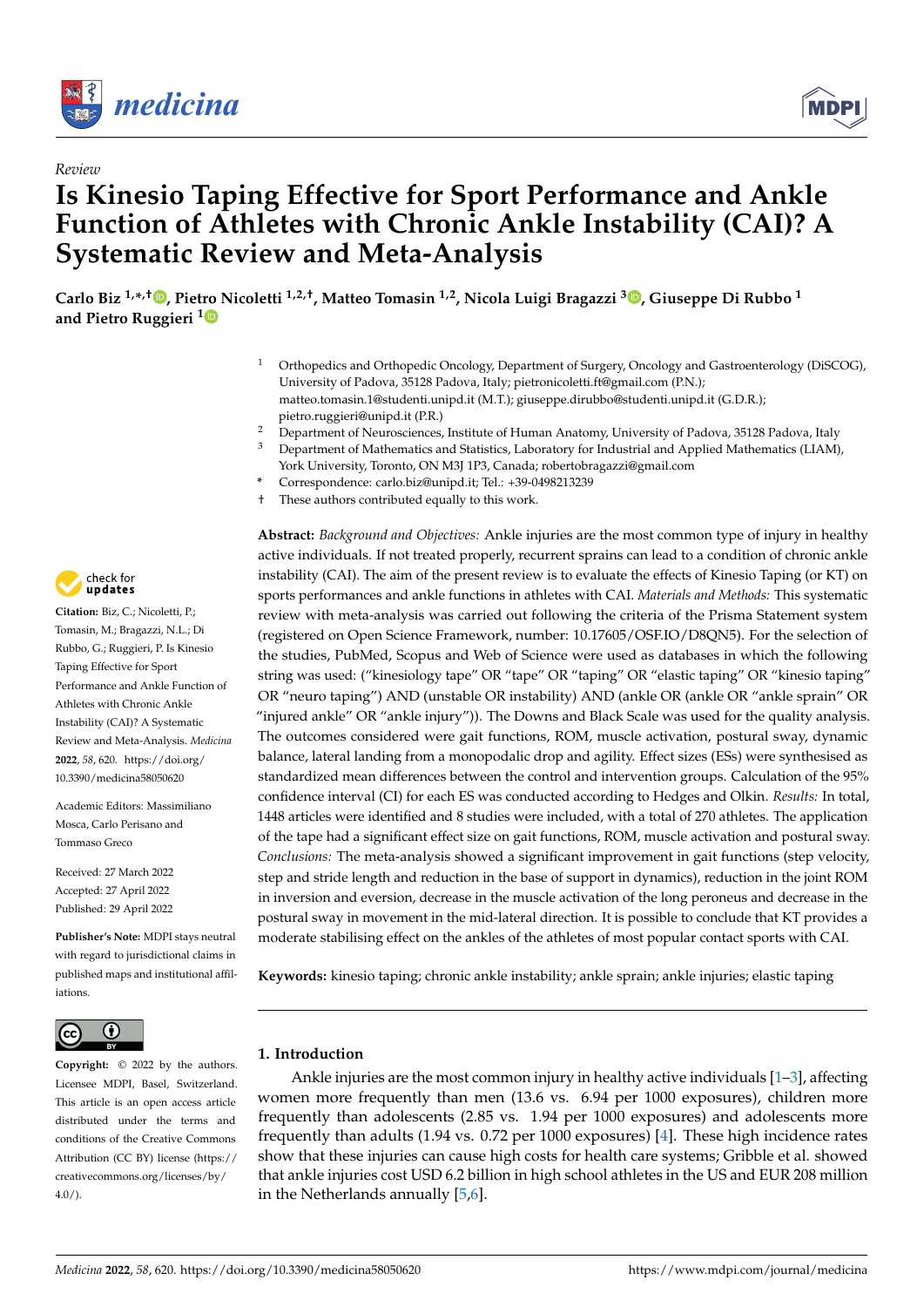The sports in which ankle injuries are most common are indoor and court sports [\[7](#page-11-5)[,8\]](#page-11-6), with an incidence rate of 7 per 1000 exposures, compared to water/ice sports (3.7/1000 exposures), field-based sports (1.0/1000 exposures) and outdoor pursuits sports (0.88/1000 exposures) [\[4\]](#page-11-2). About 30% of ankle injuries occur during training sessions and the remaining 70% during matches, where performance becomes much more demanding [\[9](#page-11-7)[–12\]](#page-11-8).

Chronic ankle instability (CAI) is the process caused by repetitive ankle sprains and multiple episodes of the ankle "giving way" with persistent symptoms [\[13–](#page-11-9)[15\]](#page-11-10). It mainly affects the sports population and is related to multiple inversion injuries [\[16,](#page-11-11)[17\]](#page-12-0). The prevalence of CAI in a population with a history of ankle injuries is 46%, ranging from 9 to 76% [\[2\]](#page-11-12). The wide range in prevalence data is influenced by multiple factors, such as gender and age, which can have a very important impact on the development of this type of injury [\[18\]](#page-12-1). As mentioned above, women and young people are more likely to develop ankle injuries and CAI [\[19](#page-12-2)[,20\]](#page-12-3). The meta-analysis by Chiao-I Lin et al. showed that the prevalence of CAI was much higher in subjects under 18 years old, with a rate of 63% compared to the entire population considered [\[2\]](#page-11-12).

In the study by Chiao-I Lin et al., recurrent ankle sprain (61%) was most prevalent in soccer athletes, and the highest rate of perceived ankle instability (41%) was in track and field athletes with a history of ankle sprain [\[2\]](#page-11-12).

This type of instability can be related not only to mechanical instability or ligamentous laxity but also to functional instability, with frequent "giving way" during normal daily activities [\[21–](#page-12-4)[23\]](#page-12-5). If the soft tissues are not damaged despite repeated injuries, then the clinical condition is identified as functional ankle instability (FAI) [\[24\]](#page-12-6). The risk factors underlying CAI are not exclusively linked to ligament laxity but also to a proprioceptive deficit, to muscle weakness of the lateral compartment of the leg, mainly the peroneus brevis and longus, to their delayed neuromuscular activation and to a loss of static and dynamic balance in a monopodalic load [\[25–](#page-12-7)[30\]](#page-12-8). Other risk factors are related to high BMI, participation in sports, having an increased talar curvature and not using external supports [\[31\]](#page-12-9).

To establish the severity of ankle instability in people affected, three scores with a defined cutoff score are recommended by the International Ankle Consortium: The Ankle Instability Instrument (AII), answering "yes" to at least five questions; The Cumberland Ankle Instability Tool (CAIT), with <24 points and The Identification of Functional Ankle Instability (IdFAI), with >11 points [\[32\]](#page-12-10).

Since CAI can become a demanding issue for athletes who are forced to stop at every episode of sensation of "giving way" of their ankle, it is important to look for prevention strategies and methods that improve the condition and performance of athletes. Given this background and the incidence of these injuries, it was important to evaluate how the kinesio taping (KT) acts on the injured ankle [\[33\]](#page-12-11). This elastic bandage was introduced in the 1970s by Kenzo Kase and has become very popular over the last few decades, used widely in physiotherapy for musculoskeletal disorders affecting both the upper and lower limbs. In particular, it has become more widespread in sports and other rehabilitation fields due to its intrinsic stretching capacity, which allows it to maintain sufficient mobility in the areas where it is applied compared to inelastic bandages [\[34,](#page-12-12)[35\]](#page-12-13). A very important aspect of KT is its ability to retract after being applied due to its surface texture, which allows a slight traction of the underlying tissues, granting greater stability to the targeted area [\[36,](#page-12-14)[37\]](#page-12-15).

As KT is widely used for multiple dysfunctions with debated effect reported in the literature, and the several studies published over the years seem to contradict one another, the aim of this review was to investigate the real effectiveness of KT in improving the specific performance and the ankle function of athletes with CAI during sports activities such as soccer, basketball, volleyball, baseball and badminton in which this disorder is frequent and challenging to treat [\[38](#page-12-16)[–40\]](#page-12-17).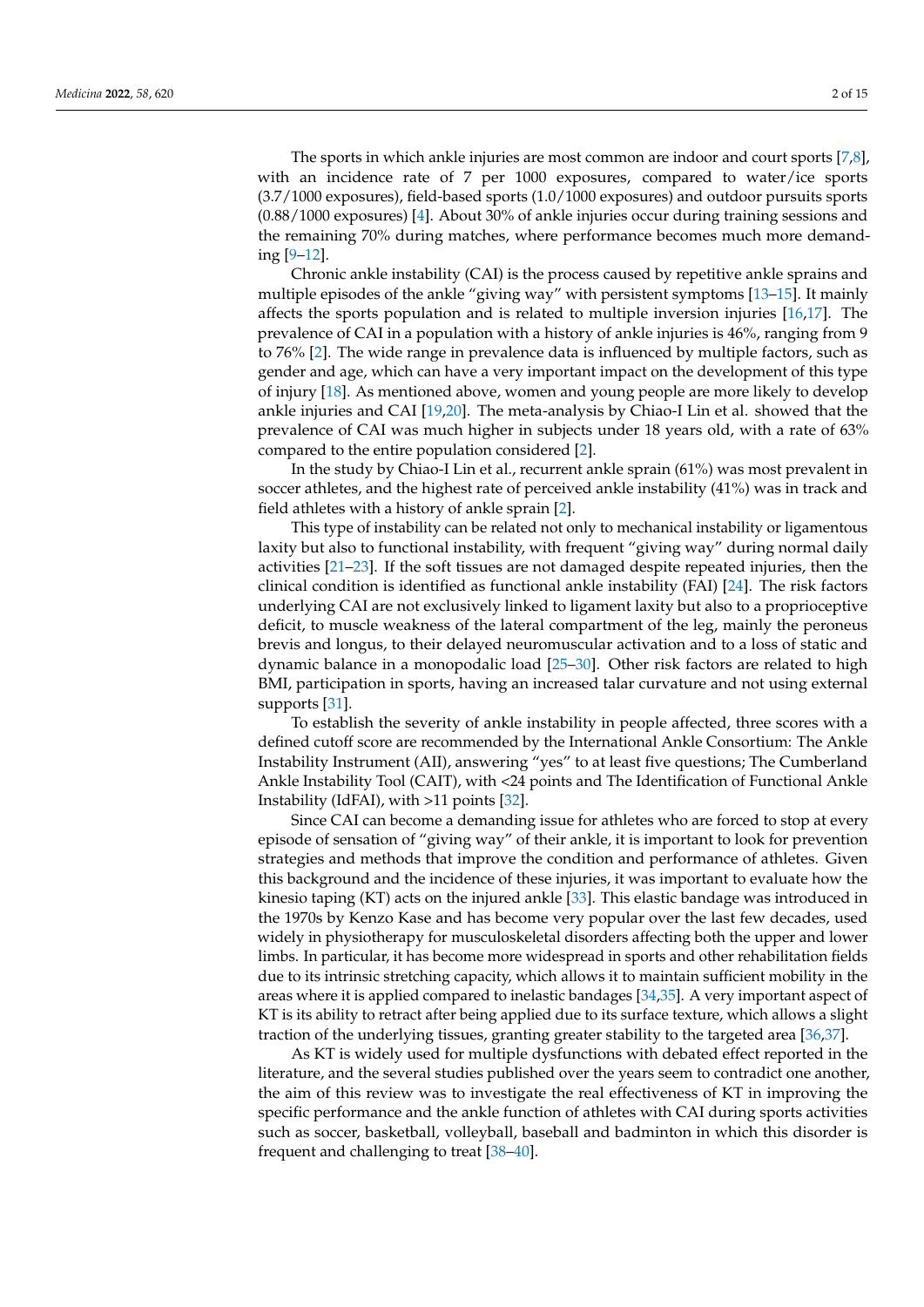# **2. Materials and Methods**

# *2.1. Data Sources and Search Strategy*

Findings of the present systematic review and meta-analysis are reported according to the "Preferred Reporting Items for Systematic Reviews and Meta-Analysis" (PRISMA) guidelines [\[41\]](#page-12-18). The study protocol has been registered within the Open Science Framework depository (Identifier code: DOI:10.17605/OSF.IO/D8QN5).

A search string related to KT was devised based on three major components: kinesiology taping, ankle and instability. For each component, an exhaustive list of keywords and relevant synonyms were generated, using proper Boolean connectors. The following string was used: ("kinesiology tape" OR "tape" OR "taping" OR "elastic taping" OR "kinesio taping" OR "kinesiotape" OR "neuro taping") AND (unstable OR instability) AND (ankle OR (ankle OR "ankle sprain" OR "injured ankle" OR "ankle injury")).

The existing literature was systematically searched from 2010 to December 2021 using the databases PubMed/MEDLINE20, ISI/Web of Science (WoS) and Scopus. A language filter was also applied, searching in English only.

# *2.2. Inclusion Criteria*

Only articles written in English and designed as original studies were included. Only randomised clinical trials (either cross-sectional or cross-over), cohort studies, case-control studies and case series were selected that met the following criteria: the participants were adults, both females and males, with a diagnosis of chronic ankle instability (CAI); the participants were athletes; there was at least one intervention group; there was at least one group who had KT applied to their ankle; at least one ankle function was analysed in the groups.

#### *2.3. Exclusion Criteria*

All studies that included non-athletic patients or those who underwent ankle surgery or had an ankle fracture of at least 6 months were excluded. Non-English-language articles, review articles, meta-analyses, editorials, letters, comments, conference abstracts or case reports, duplicate or non-full-text articles were also excluded.

#### *2.4. Screening*

This systematic procedure, according to PRISMA guidelines, consists of identification, screening, assessment and inclusion of those studies and the relative patients included that were suitable for the review aims [\[41\]](#page-12-18). Hence, the screening was carried out by reading first the abstracts of all of the articles found. If the abstracts met the inclusion criteria, the full-text manuscript was retrieved and assessed. A cross-reference search of the selected articles was also performed to obtain other relevant articles for the study.

After this initial process, the selected articles and references were reviewed and assessed independently by two reviewers (GDR and MT), and all queries were discussed and resolved by the supervisory team (CB and PN) during regular meetings. If there was disagreement among the investigators regarding the inclusion or exclusion criteria, the senior investigator (PR) made the final decision. The level of agreement was high, with kappa statistics  $\geq 0.80$  [\[42](#page-12-19)[,43\]](#page-12-20).

#### *2.5. Data Collection*

Finally, data extraction was completed by an independent assessor (NLB). The studies that were selected as includible were ordered in an Excel file in which the data extraction was completed independently. Data were extracted for the various studies, (authors, publication date, study design, level of evidence, outcome measurements) and for the patients included: numbers, sex, age, type of sport.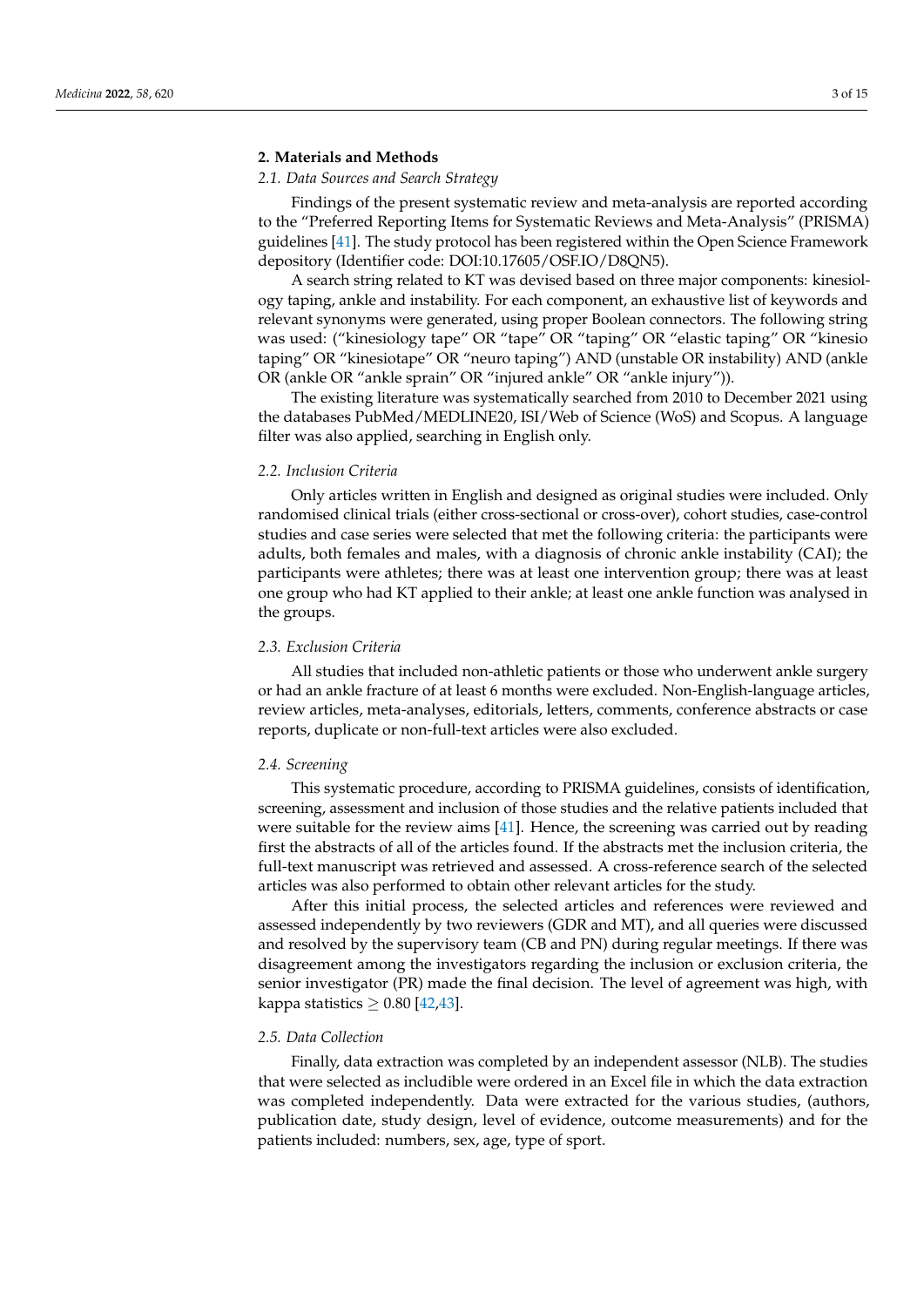# *2.6. Quality Appraisal*

The quality analysis was carried out using the Downs and Black Scale [\[44\]](#page-12-21), attributing to each item 1 point if the study fully complied with the criteria and if not, 0 points. The only exception was made for item 5 of the scale where 1 point was awarded even if the criteria was not fully met or was partially met, and 2 points instead if the criteria was fully met. The average value was calculated among the total scores to define the average quality of the articles included in the systematic review and meta-analysis.

#### *2.7. Meta-Analysis*

Effect sizes (ESs) were synthesised as standardized mean differences between the control and intervention groups, correcting for the small sample size when necessary (Hedges' g). Calculation of the 95% confidence interval (CI) for each ES was conducted according to Hedges and Olkin (1985) [\[45\]](#page-13-0). For studies with a pre- and post-design, overall ES was computed both sensu Morris (2002) and sensu Klauer (2001) [\[46\]](#page-13-1). While the latter computes the overall ES simply subtracting the pre-ES from the post-ES, Morris (2002) weighs the pre–post mean differences using the pooled pre-test standard deviation [\[46\]](#page-13-1). Using Cohen's rule of thumb, the magnitude and meaning of the computed ES was interpreted as follows: small = 0.20, moderate = 0.50 and large  $\geq$  0.80 [\[47\]](#page-13-2). Fixed-effect models were applied when heterogeneity among studies was not significant according to the I2 statistics; otherwise, a mixed-effect model was applied. All statistical analyses were conducted by means of the commercial software "Statistical Package for Social Sciences" (SPSS version 28.00, IBM Corporation, Armonk, NY, USA). Graphs were generated by means of the commercial software MedCalc® version 20.011 (MedCalc Software Ltd., Ostend, Belgium).

# **3. Results**

# *3.1. Search Yield*

The literature search yielded a pool of 1448 items: 1123 from Scopus, 200 from ISI/Web of Science and 125 from PubMed, as shown pictorially in Figure [1.](#page-3-0) Included studies are reported in Table [1.](#page-4-0)

<span id="page-3-0"></span>

**Figure 1.** Systematic Reviews and Meta-Analyses (PRISMA) flow chart showing the process for in-**Figure 1.** Systematic Reviews and Meta-Analyses (PRISMA) flow chart showing the process for clusion of papers. For this study, 14 articles were assessed for eligibility after screening: among inclusion of papers. For this study, 14 articles were assessed for eligibility after screening: among these, 8 new studies were included in the analysis [\[41\]](#page-12-18).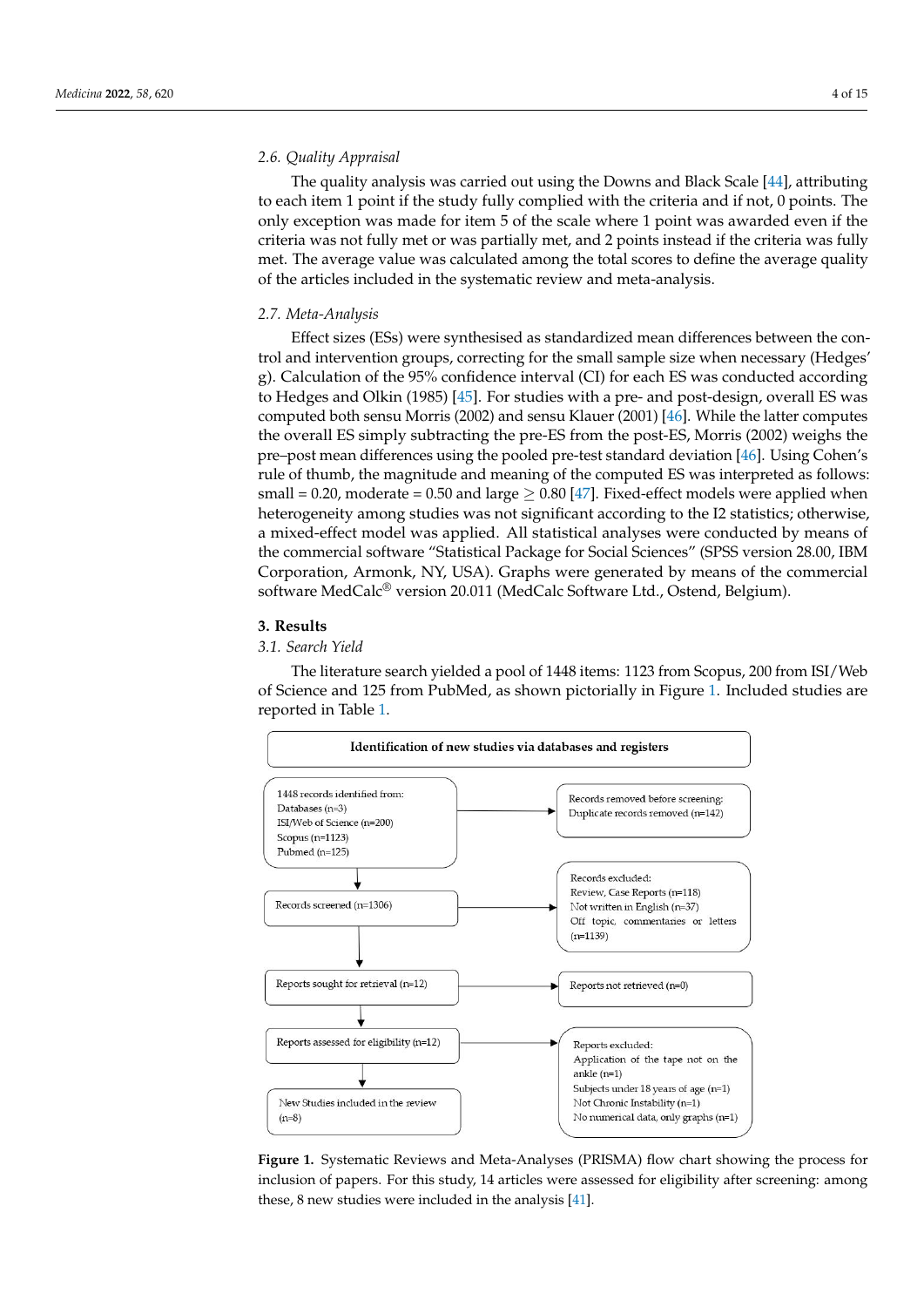| Author<br>(Publication Year) | <b>Type of Study</b>              | Level of<br>Evidence | n(m/f)                            | Age (Years *)    | Sport                                             |
|------------------------------|-----------------------------------|----------------------|-----------------------------------|------------------|---------------------------------------------------|
| Kim et al. (2017) [48]       | Cross-Over Randomised Design      |                      | 22(m)                             | $17.72 \pm 0.76$ | Football                                          |
| Sarvestan et al. (2018) [49] | Cross-Sectional Randomised Design | П                    | $26(13 \text{ m}/13 \text{ f})$   | $23.9 \pm 1.6$   | University Athletes                               |
| Souza et al. (2018) [50]     | Cross-Sectional Randomised Trial  | П                    | $13(9 \text{ m}/4 \text{ f})$     | $23.2 + 3.2$     | Basketball                                        |
| Gehrke et al. (2018) [51]    | Cross-Sectional Randomised Trial  | П                    | $21(14 \text{ m}/7 \text{ f})$    | $23.7 + 3.2$     | Basketball                                        |
| Sarvestan et al. (2019) [52] | Cross-Sectional Randomised Design | П                    | $25(13 \text{ m}/12 \text{ f})$   | $23.8 \pm 1.62$  | College Athletes                                  |
| Alawna et al. (2020) [53]    | Randomised Controlled Trial       |                      | $100(56 \text{ m}/44 \text{ f})$  | $22.25 + 2.96$   | Volleyball                                        |
| Lin et al. (2020) [54]       | Randomised Controlled Trial       |                      | $33(25 \text{ m}/8 \text{ f})$    | $22.0 \pm 2.8$   | Basketball, volleyball,<br>baseball and badminton |
| Sarvestan et al. (2020) [55] | Case-Control Study                | Ш                    | $30(19 \text{ m}/11 \text{ f})$   | $23.91 \pm 2.58$ | College Athletes                                  |
| <b>TOTAL</b>                 |                                   |                      | $270(171 \text{ m}/99 \text{ f})$ |                  |                                                   |

#### <span id="page-4-0"></span>**Table 1.** Study Characteristics.

 $*$  age = mean  $\pm$  SD.

#### *3.2. Study Characteristics*

A total of 270 athletes were included in the review: 171 were male (63.33%) and 99 female (36.66%). The sports of the various groups of athletes were football, basketball, volleyball, baseball and badminton, and college athletes were also present (81 in total). More details of study characteristics are reported in Table [1.](#page-4-0)

#### *3.3. Outcome Measurements*

The outcome measurements included were as follows: gait functions including stride velocity, step length, stride length and Heel-Heel (H-H) distance of base of support, measured by the GAITRite Portable Walkaway SystemC; agility through different tests, such as the Illinois Test, 5-0-5, Shuttle Test, Compass Drill Test, T-Agility Test and Figure of 8; dynamic balance by the SEBT and the Y Balance Test; joint ROM; electromyographic muscle activation; lateral landing from a monopodalic drop with the Kistler Force Plate. All of the outcome measurements mentioned above are reported in Table [2](#page-4-1) with the tests used to assess them.

| Author<br>(Publication Year) | n(m/f)                           | <b>Outcome Measurements</b>                                 | <b>Test</b>                                                                                                                                           |
|------------------------------|----------------------------------|-------------------------------------------------------------|-------------------------------------------------------------------------------------------------------------------------------------------------------|
| Kim et al. (2017) [48]       | 22(m)                            | <b>Gait Functions</b>                                       | <b>GAITRite PORTABLE WALKAWAY</b><br>SYSTEMc (cm)                                                                                                     |
| Sarvestan et al. (2018) [49] | $26(13 \text{ m}/13 \text{ f})$  | Agility                                                     | Illinois, 5-0-5, 10-m Shuttle, Hexagon,<br>Compass Drill, T-Agility Test (*s)                                                                         |
| Souza et al. (2018) [50]     | $13(9 \text{ m}/4 \text{ f})$    | Dynamic Balance                                             | SEBT (*cm)                                                                                                                                            |
| Gehrke et al. (2018) [51]    | $21(14 \text{ m}/7 \text{ f})$   | Dynamic Balance<br>Agility                                  | SEBT (cm) Figure-of-8 (s)                                                                                                                             |
| Sarvestan et al. (2019) [52] | $25(13 \text{ m}/12 \text{ f})$  | ROM during Agility tests                                    | Illinois, 5-0-5, 10-m Shuttle, Hexagon,<br>Compass Drill, T-Agility Test (s)                                                                          |
| Alawna et al. (2020) [53]    | $100(56 \text{ m}/44 \text{ f})$ | Dynamic Balance<br>*ROM<br>Vertical Jump                    | Y Balance Test (inches)<br>ROM (degrees)<br>Vertical Jump (inches)                                                                                    |
| Lin et al. (2020)<br>$[54]$  | $33(25 \text{ m}/8 \text{ f})$   | Lateral landing performance in<br>single-leg drop           | <b>KISTLER FORCE PLATE</b><br>PEAK *vGRF (%BW), Loading Rate<br>(N/ms), Loading Time (ms),<br>Difference of *CoP-range, Difference<br>of CoP-velocity |
| Sarvestan et al. (2020) [55] | $30(19 \text{ m}/11 \text{ f})$  | Postural sway parameters<br><b>ROM</b><br>Muscle Activation | <b>KISTLER FORCE</b><br>PLATE PEAK (cm)<br>ROM (degrees)<br>EMG (% peak)                                                                              |
| <b>TOTAL</b>                 | 270 (171 m/99 f)                 |                                                             |                                                                                                                                                       |

<span id="page-4-1"></span>**Table 2.** Outcome measurements.

\*s = seconds, \*cm = centimetres, \*ROM = range of movement, \*vGRF = ground reaction forces, \*CoP = centre of pressure.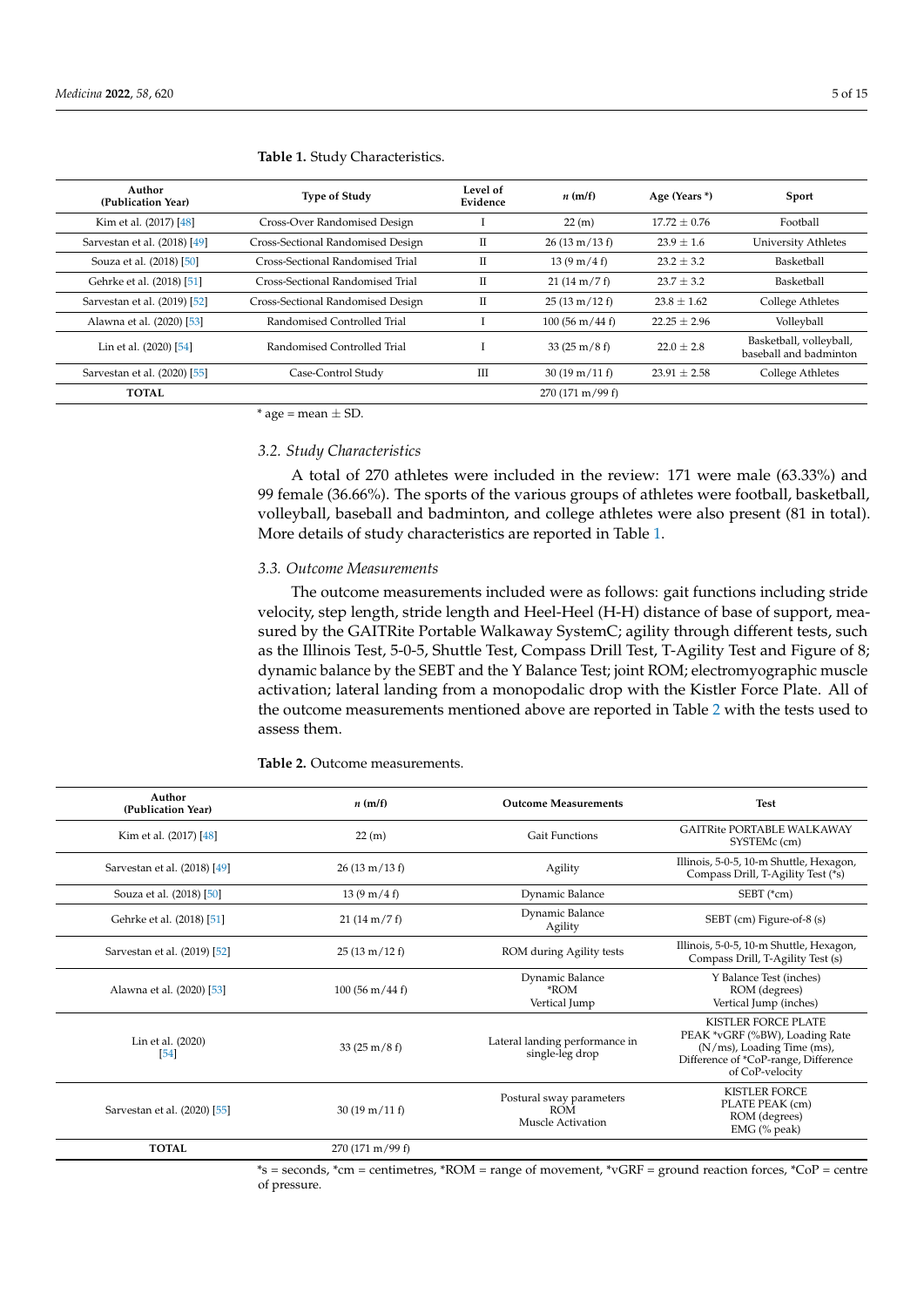## *3.4. Quality Assessment*

For the quality appraisal, the Downs and Black scale was used; the studies achieved an average score of 19.25/28, with values ranging from 16 to 22. All items are shown in Table [3.](#page-5-0)

| <b>ITEM</b>  | Kim et al.<br>$(2017)$ [48] | Sarvestan et al.<br>$(2018)$ [49]   | Souza et al.<br>$(2018)$ [50] | Gehrke et al.<br>$(2018)$ [51] | Sarvestan et al.<br>$(2019)$ [52] | Alawna et a.l<br>$(2020)$ [53] | Lin et al.<br>$(2020)$ [54] | Sarvestan et al.<br>$(2020)$ [55] |
|--------------|-----------------------------|-------------------------------------|-------------------------------|--------------------------------|-----------------------------------|--------------------------------|-----------------------------|-----------------------------------|
| ī.           |                             |                                     |                               |                                |                                   |                                |                             |                                   |
| 2.           |                             |                                     |                               |                                |                                   |                                |                             |                                   |
|              |                             |                                     |                               |                                |                                   |                                |                             |                                   |
|              |                             |                                     |                               |                                |                                   |                                |                             |                                   |
| 5.           |                             |                                     |                               |                                |                                   |                                |                             |                                   |
|              |                             |                                     |                               |                                |                                   |                                |                             |                                   |
| 7.           |                             |                                     |                               |                                |                                   |                                |                             |                                   |
| 8.           |                             |                                     |                               |                                |                                   |                                |                             |                                   |
| 9.           |                             |                                     |                               |                                |                                   |                                |                             |                                   |
| 10.          |                             |                                     |                               |                                |                                   |                                |                             |                                   |
| 11.          |                             |                                     |                               |                                |                                   |                                |                             |                                   |
| 12.          |                             |                                     |                               |                                |                                   |                                |                             |                                   |
| 13.          |                             |                                     |                               |                                |                                   |                                |                             |                                   |
| 14.          |                             |                                     |                               |                                |                                   |                                |                             |                                   |
| 15.          |                             |                                     |                               |                                |                                   |                                |                             |                                   |
| 16.          |                             |                                     |                               |                                |                                   |                                |                             |                                   |
| 17.          |                             |                                     |                               |                                |                                   |                                |                             |                                   |
| 18.          |                             |                                     |                               |                                |                                   |                                |                             |                                   |
| 19.          |                             |                                     |                               |                                |                                   |                                |                             |                                   |
| 20.          |                             |                                     |                               |                                |                                   |                                |                             |                                   |
| 21.          |                             |                                     |                               |                                |                                   |                                |                             |                                   |
| 22.          | U/D                         | $\mathop{\rm {}U}/\mathop{\rm {}D}$ | U/D                           | U/D                            | U/D                               | U/D                            | U/D                         | U/D                               |
| 23.          |                             |                                     |                               |                                |                                   |                                |                             |                                   |
| 24.          |                             |                                     |                               |                                |                                   |                                |                             |                                   |
| 25.          |                             |                                     |                               |                                |                                   |                                |                             |                                   |
| 26.          |                             |                                     |                               |                                |                                   |                                |                             |                                   |
| 27.          |                             |                                     |                               |                                |                                   |                                |                             |                                   |
| <b>TOTAL</b> | 21/28                       | 17/28                               | 22/28                         | 21/28                          | 16/28                             | 21/28                          | 20/28                       | 16/28                             |

<span id="page-5-0"></span>**Table 3.** Quality Assessment with Downs and Black Scale.

 $U/D =$  undetermined.

## *3.5. Meta-Analysis*

The effect of KT on dynamic balance was expressed in terms of SEBT. Pooled ES was 0.20 for SEBT (ranging from 0.08 for SEBT-AL to 0.29 for SEBT-L), indicating no significant impact of KT on dynamic balance. Significant large effects could be found for the following: lateral landing in loading time with an ES of 0.717 and a *p*-value of 0.050; gait functions with ES ranging from 1.92 for H-H base support to 2.28 for stride and a *p*-value of 0.000; ROM, only in ankle inversion–eversion angle peak, with an ES of 0.52 and a *p*-value of 0.048; sway parameters, with a relevant ES for sway velocity in medio-lateral direction, with a *p*-value of 1.25; ES for average muscle activity, peroneus longus contraction, with an ES of 0.55 and a *p*-value of 0.042. Further details are reported in Table [4.](#page-6-0)

| <b>Table 4. Results.</b> |  |  |  |
|--------------------------|--|--|--|
|--------------------------|--|--|--|

| Parameter                                               | <b>Effect Size or ES (SMD)</b>                                                     | <b>Standard Error</b> | 95% CI            | $p$ -Value | $I^2$    |
|---------------------------------------------------------|------------------------------------------------------------------------------------|-----------------------|-------------------|------------|----------|
| <b>Dynamic Balance</b>                                  |                                                                                    |                       |                   |            |          |
| <b>SEBT</b>                                             | 0.197                                                                              | 0.237                 | $-0.268$ to 0.662 | 0.406      | $0.00\%$ |
| <b>SEBT-A</b>                                           | 0.0979                                                                             | 0.237                 | $-0.375$ to 0.571 | 0.681      | $0.00\%$ |
| SEBT-AM                                                 | 0.269                                                                              | 0.238                 | $-0.206$ to 0.744 | 0.263      | $0.00\%$ |
| SEBT-M                                                  | 0.199                                                                              | 0.237                 | $-0.275$ to 0.673 | 0.405      | $0.00\%$ |
| <b>SEBT-PM</b>                                          | 0.211                                                                              | 0.237                 | $-0.263$ to 0.685 | 0.377      | $0.00\%$ |
| SEBT-P                                                  | 0.187                                                                              | 0.237                 | $-0.286$ to 0.661 | 0.433      | $0.00\%$ |
| <b>SEBT-PL</b>                                          | 0.250                                                                              | 0.238                 | $-0.224$ to 0.725 | 0.296      | $0.00\%$ |
| SEBT-L                                                  | 0.286                                                                              | 0.238                 | $-0.189$ to 0.761 | 0.234      | $0.00\%$ |
| <b>SEBT-AL</b>                                          | 0.0753                                                                             | 0.237                 | $-0.398$ to 0.548 | 0.752      | $0.00\%$ |
| Lateral Landing                                         |                                                                                    |                       |                   |            |          |
| Kistler force plate peak vGRF-ground<br>reaction forces | 0.09 (overall ES sensu Morris)<br>0.134 (overall ES sensu Klauer)<br>$0.588$ (pre) | 0.246                 | 0.095 to 1.081    | 0.017      | $0.00\%$ |
|                                                         | $0.455$ (post)                                                                     | 0.249                 | $-0.034$ to 0.943 | 0.068      | $0.00\%$ |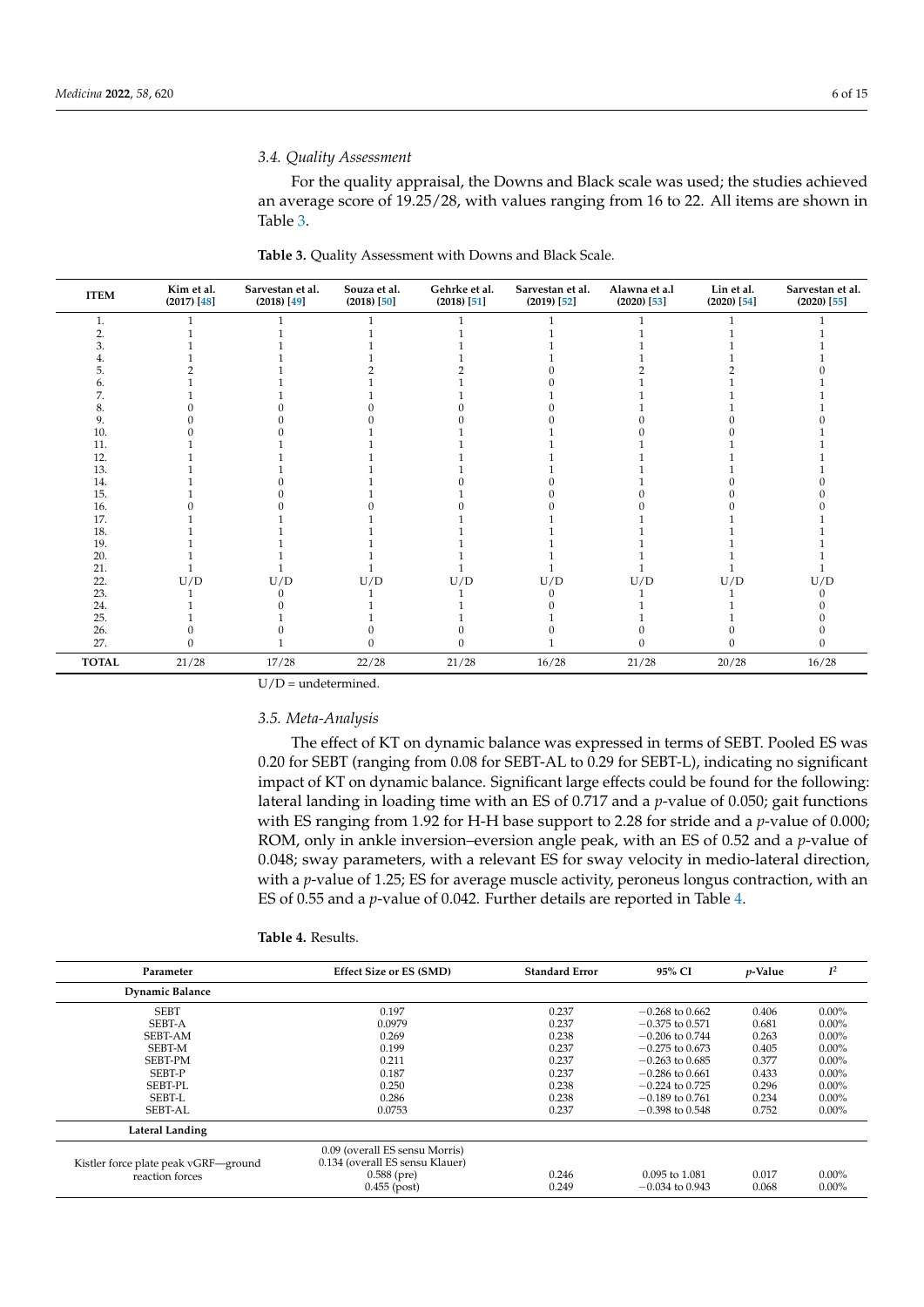| 0.243 (overall ES sensu Morris)<br>0.233 (overall ES sensu Klauer)<br>Loading Rate<br>$0.127$ (pre)<br>0.246<br>$-0.356$ to 0.61<br>0.606<br>$0.00\%$<br>$0.360$ (post)<br>0.248<br>$-0.126$ to $0.846$<br>0.147<br>0.00%<br>0.760 (overall ES sensu Morris)<br>0.836 (overall ES sensu Klauer)<br>Loading Time<br>0.246<br>$0.119$ (pre)<br>$-0.364$ to $0.602$<br>0.629<br>$0.00\%$<br>0.366<br>$-0.22$ to 1.215<br>0.050<br>0.00%<br>$0.717$ (post)<br><b>Gait Functions</b><br>1.978<br>Velocity<br>0.368<br>1.257 to 2.699<br>0.000<br>$0.00\%$<br>2.271<br>0.387<br>1.513 to 3.029<br>0.000<br>$0.00\%$<br>Step<br>Stride<br>2.277<br>0.387<br>1.519 to 3.036<br>0.000<br>$0.00\%$<br>1.920<br>H-H Base support<br>0.365<br>1.205 to 2.634<br>0.000<br>$0.00\%$<br>Agility<br>$-0.59$ to 1.02<br>0.603<br>0.00%<br>Male: 0.213 (overall ES sensu Morris)<br>0.410<br>0.254 (overall sensu Klauer);<br>0.410<br>$-0.55$ to 1.06<br>0.536<br>$0.00\%$<br>Illinois<br>Female: -0.136 (overall ES sensu Morris)<br>0.409<br>$-0.94$ to 0.67<br>0.739<br>0.00%<br>0.409<br>$-0.99$ to 0.62<br>0.649<br>0.00%<br>-0.186 (overall sensu Klauer)<br>Male: $-0.329$ (overall ES sensu Morris)<br>0.411<br>0.424<br>0.00%<br>$-1.14$ to 0.48<br>$0.00\%$<br>-0.425 (overall sensu Klauer);<br>0.413<br>$-1.23$ to 0.38<br>0.304<br>$5 - 0 - 5$<br>$-1.22$ to 0.40<br>0.318<br>0.00%<br>Female: -0.412 (overall ES sensu Morris)<br>0.413<br>$-1.29$ to 0.33<br>0.246<br>0.00%<br>-0.481 (overall sensu Klauer)<br>0.415<br>Male: -0.351 (overall ES sensu Morris)<br>0.394<br>$0.00\%$<br>0.412<br>$-1.16$ to 0.46<br>-0.525 (overall sensu Klauer);<br>0.416<br>$-1.34$ to 0.29<br>0.207<br>0.00%<br>10-m Shuttle<br>Female: -0.56 (overall ES sensu Morris)<br>0.417<br>$-1.38$ to 0.26<br>0.179<br>0.00%<br>0.414<br>$-1.27$ to 0.36<br>0.271<br>0.00%<br>-0.456 (overall sensu Klauer)<br>Male: 0.127 (overall ES sensu Morris)<br>0.409<br>$-0.67$ to 0.93<br>0.756<br>$0.00\%$<br>0.410<br>$-0.55$ to 1.06<br>0.537<br>0.00%<br>0.253 (overall sensu Klauer);<br>Hexagon<br>Female: 0.312 (overall ES sensu Morris)<br>0.411<br>$-0.49$ to 1.12<br>0.448<br>0.00%<br>0.252 (overall sensu Klauer)<br>0.410<br>$-0.55$ to 1.06<br>0.539<br>0.00%<br>0.893<br>0.00%<br>Male: $-0.055$ (overall ES sensu Morris)<br>0.408<br>$-0.86$ to 0.75<br>-0.061 (overall sensu Klauer);<br>0.408<br>$-0.86$ to 0.74<br>0.881<br>0.00%<br>Compass Drill<br>Female: -0.067 (overall ES sensu Morris)<br>0.408<br>$-0.87$ to 0.73<br>0.870<br>0.00%<br>$-0.89$ to 0.71<br>$-0.092$ (overall sensu Klauer)<br>0.408<br>0.822<br>0.00%<br>Male: 0.339 (overall ES sensu Morris)<br>0.00%<br>0.411<br>$-0.47$ to 1.15<br>0.410<br>0.341 (overall sensu Klauer);<br>0.411<br>$-0.47$ to 1.15<br>0.407<br>0.00%<br>T-Agility Test<br>0.330<br>0.00%<br>Female: -0.402 (overall ES sensu Morris)<br>0.413<br>$-1.21$ to 0.41<br>$-0.415$ (overall sensu Klauer)<br>0.413<br>$-1.22$ to 0.39<br>0.315<br>0.00%<br>0.302<br>Figure of 8<br>0.310<br>$-0.307$ to $0.910$<br>0.331<br>0.00%<br><b>ROM</b><br>Ankle angle peak Dorsi-Plantar flexion<br>0.03<br>0.908<br>$0.00\%$<br>0.258<br>$-0.48$ to 0.54<br>Ankle angle Inversion-Eversion<br>0.52<br>0.263<br>$0.00\%$<br>0.00 to 1.04<br>0.048<br>Knee angle peak Flexion-Extension<br>0.01<br>0.258<br>0.978<br>0.00%<br>$-0.50$ to 0.52<br>0.05<br>0.00%<br>Hip angle Peak Flexion-Extension<br>0.258<br>0.831<br>$-0.46$ to 0.56<br>0.12<br>0.258<br>0.794<br>0.00%<br>Hip angle Peak Abduction-Adduction<br>$-0.39$ to 0.63<br>Sway parameters<br>$0.00\%$<br>Sway length<br>0.14<br>0.259<br>$-0.37$ to $0.65$<br>0.436<br>0.37<br>Sway area<br>0.261<br>$-0.14$ to $0.88$<br>0.499<br>$0.00\%$<br>0.15<br>0.259<br>$0.00\%$<br>Sway displacement anterior-posterior<br>0.433<br>$-0.36$ to 0.66<br>Sway displacement medial-lateral<br>0.46<br>0.262<br>$-0.05$ to 0.97<br>$0.00\%$<br>0.162<br>Total velocity<br>0.16<br>0.259<br>$-0.35$ to 0.67<br>0.436<br>$0.00\%$<br>Sway velocity anterior-posterior<br>0.17<br>0.259<br>0.433<br>$0.00\%$<br>$-0.34$ to 0.68<br>Sway velocity medial-lateral<br>1.25<br>0.284<br>0.69 to 1.81<br>0.029<br>$0.00\%$<br>Average muscle activity (% Peak)<br>Lateral Gastrocnemius<br>0.01<br>0.258<br>0.963<br>$0.00\%$<br>$-0.50$ to 0.52<br>0.01<br>Medial Gastrocnemius<br>0.258<br>$-0.50$ to 0.52<br>0.901<br>$0.00\%$<br>0.06<br>Tibialis Anterior<br>0.258<br>$-0.45$ to 0.57<br>0.674<br>$0.00\%$<br>Peroneus Longus<br>0.55<br>0.263<br>0.03 to 1.07<br>0.042<br>$0.00\%$ | Parameter | <b>Effect Size or ES (SMD)</b> | <b>Standard Error</b> | 95% CI | <i>p</i> -Value | $I^2$ |
|---------------------------------------------------------------------------------------------------------------------------------------------------------------------------------------------------------------------------------------------------------------------------------------------------------------------------------------------------------------------------------------------------------------------------------------------------------------------------------------------------------------------------------------------------------------------------------------------------------------------------------------------------------------------------------------------------------------------------------------------------------------------------------------------------------------------------------------------------------------------------------------------------------------------------------------------------------------------------------------------------------------------------------------------------------------------------------------------------------------------------------------------------------------------------------------------------------------------------------------------------------------------------------------------------------------------------------------------------------------------------------------------------------------------------------------------------------------------------------------------------------------------------------------------------------------------------------------------------------------------------------------------------------------------------------------------------------------------------------------------------------------------------------------------------------------------------------------------------------------------------------------------------------------------------------------------------------------------------------------------------------------------------------------------------------------------------------------------------------------------------------------------------------------------------------------------------------------------------------------------------------------------------------------------------------------------------------------------------------------------------------------------------------------------------------------------------------------------------------------------------------------------------------------------------------------------------------------------------------------------------------------------------------------------------------------------------------------------------------------------------------------------------------------------------------------------------------------------------------------------------------------------------------------------------------------------------------------------------------------------------------------------------------------------------------------------------------------------------------------------------------------------------------------------------------------------------------------------------------------------------------------------------------------------------------------------------------------------------------------------------------------------------------------------------------------------------------------------------------------------------------------------------------------------------------------------------------------------------------------------------------------------------------------------------------------------------------------------------------------------------------------------------------------------------------------------------------------------------------------------------------------------------------------------------------------------------------------------------------------------------------------------------------------------------------------------------------------------------------------------------------------------------------------------------------------------------------------------------------------------------------------------------------------------------------------------------------------------------------------------------------------------------------------------------------------------------------------------------------------------------------------------------------------------------------------|-----------|--------------------------------|-----------------------|--------|-----------------|-------|
|                                                                                                                                                                                                                                                                                                                                                                                                                                                                                                                                                                                                                                                                                                                                                                                                                                                                                                                                                                                                                                                                                                                                                                                                                                                                                                                                                                                                                                                                                                                                                                                                                                                                                                                                                                                                                                                                                                                                                                                                                                                                                                                                                                                                                                                                                                                                                                                                                                                                                                                                                                                                                                                                                                                                                                                                                                                                                                                                                                                                                                                                                                                                                                                                                                                                                                                                                                                                                                                                                                                                                                                                                                                                                                                                                                                                                                                                                                                                                                                                                                                                                                                                                                                                                                                                                                                                                                                                                                                                                                                                                               |           |                                |                       |        |                 |       |
|                                                                                                                                                                                                                                                                                                                                                                                                                                                                                                                                                                                                                                                                                                                                                                                                                                                                                                                                                                                                                                                                                                                                                                                                                                                                                                                                                                                                                                                                                                                                                                                                                                                                                                                                                                                                                                                                                                                                                                                                                                                                                                                                                                                                                                                                                                                                                                                                                                                                                                                                                                                                                                                                                                                                                                                                                                                                                                                                                                                                                                                                                                                                                                                                                                                                                                                                                                                                                                                                                                                                                                                                                                                                                                                                                                                                                                                                                                                                                                                                                                                                                                                                                                                                                                                                                                                                                                                                                                                                                                                                                               |           |                                |                       |        |                 |       |
|                                                                                                                                                                                                                                                                                                                                                                                                                                                                                                                                                                                                                                                                                                                                                                                                                                                                                                                                                                                                                                                                                                                                                                                                                                                                                                                                                                                                                                                                                                                                                                                                                                                                                                                                                                                                                                                                                                                                                                                                                                                                                                                                                                                                                                                                                                                                                                                                                                                                                                                                                                                                                                                                                                                                                                                                                                                                                                                                                                                                                                                                                                                                                                                                                                                                                                                                                                                                                                                                                                                                                                                                                                                                                                                                                                                                                                                                                                                                                                                                                                                                                                                                                                                                                                                                                                                                                                                                                                                                                                                                                               |           |                                |                       |        |                 |       |
|                                                                                                                                                                                                                                                                                                                                                                                                                                                                                                                                                                                                                                                                                                                                                                                                                                                                                                                                                                                                                                                                                                                                                                                                                                                                                                                                                                                                                                                                                                                                                                                                                                                                                                                                                                                                                                                                                                                                                                                                                                                                                                                                                                                                                                                                                                                                                                                                                                                                                                                                                                                                                                                                                                                                                                                                                                                                                                                                                                                                                                                                                                                                                                                                                                                                                                                                                                                                                                                                                                                                                                                                                                                                                                                                                                                                                                                                                                                                                                                                                                                                                                                                                                                                                                                                                                                                                                                                                                                                                                                                                               |           |                                |                       |        |                 |       |
|                                                                                                                                                                                                                                                                                                                                                                                                                                                                                                                                                                                                                                                                                                                                                                                                                                                                                                                                                                                                                                                                                                                                                                                                                                                                                                                                                                                                                                                                                                                                                                                                                                                                                                                                                                                                                                                                                                                                                                                                                                                                                                                                                                                                                                                                                                                                                                                                                                                                                                                                                                                                                                                                                                                                                                                                                                                                                                                                                                                                                                                                                                                                                                                                                                                                                                                                                                                                                                                                                                                                                                                                                                                                                                                                                                                                                                                                                                                                                                                                                                                                                                                                                                                                                                                                                                                                                                                                                                                                                                                                                               |           |                                |                       |        |                 |       |
|                                                                                                                                                                                                                                                                                                                                                                                                                                                                                                                                                                                                                                                                                                                                                                                                                                                                                                                                                                                                                                                                                                                                                                                                                                                                                                                                                                                                                                                                                                                                                                                                                                                                                                                                                                                                                                                                                                                                                                                                                                                                                                                                                                                                                                                                                                                                                                                                                                                                                                                                                                                                                                                                                                                                                                                                                                                                                                                                                                                                                                                                                                                                                                                                                                                                                                                                                                                                                                                                                                                                                                                                                                                                                                                                                                                                                                                                                                                                                                                                                                                                                                                                                                                                                                                                                                                                                                                                                                                                                                                                                               |           |                                |                       |        |                 |       |
|                                                                                                                                                                                                                                                                                                                                                                                                                                                                                                                                                                                                                                                                                                                                                                                                                                                                                                                                                                                                                                                                                                                                                                                                                                                                                                                                                                                                                                                                                                                                                                                                                                                                                                                                                                                                                                                                                                                                                                                                                                                                                                                                                                                                                                                                                                                                                                                                                                                                                                                                                                                                                                                                                                                                                                                                                                                                                                                                                                                                                                                                                                                                                                                                                                                                                                                                                                                                                                                                                                                                                                                                                                                                                                                                                                                                                                                                                                                                                                                                                                                                                                                                                                                                                                                                                                                                                                                                                                                                                                                                                               |           |                                |                       |        |                 |       |
|                                                                                                                                                                                                                                                                                                                                                                                                                                                                                                                                                                                                                                                                                                                                                                                                                                                                                                                                                                                                                                                                                                                                                                                                                                                                                                                                                                                                                                                                                                                                                                                                                                                                                                                                                                                                                                                                                                                                                                                                                                                                                                                                                                                                                                                                                                                                                                                                                                                                                                                                                                                                                                                                                                                                                                                                                                                                                                                                                                                                                                                                                                                                                                                                                                                                                                                                                                                                                                                                                                                                                                                                                                                                                                                                                                                                                                                                                                                                                                                                                                                                                                                                                                                                                                                                                                                                                                                                                                                                                                                                                               |           |                                |                       |        |                 |       |
|                                                                                                                                                                                                                                                                                                                                                                                                                                                                                                                                                                                                                                                                                                                                                                                                                                                                                                                                                                                                                                                                                                                                                                                                                                                                                                                                                                                                                                                                                                                                                                                                                                                                                                                                                                                                                                                                                                                                                                                                                                                                                                                                                                                                                                                                                                                                                                                                                                                                                                                                                                                                                                                                                                                                                                                                                                                                                                                                                                                                                                                                                                                                                                                                                                                                                                                                                                                                                                                                                                                                                                                                                                                                                                                                                                                                                                                                                                                                                                                                                                                                                                                                                                                                                                                                                                                                                                                                                                                                                                                                                               |           |                                |                       |        |                 |       |
|                                                                                                                                                                                                                                                                                                                                                                                                                                                                                                                                                                                                                                                                                                                                                                                                                                                                                                                                                                                                                                                                                                                                                                                                                                                                                                                                                                                                                                                                                                                                                                                                                                                                                                                                                                                                                                                                                                                                                                                                                                                                                                                                                                                                                                                                                                                                                                                                                                                                                                                                                                                                                                                                                                                                                                                                                                                                                                                                                                                                                                                                                                                                                                                                                                                                                                                                                                                                                                                                                                                                                                                                                                                                                                                                                                                                                                                                                                                                                                                                                                                                                                                                                                                                                                                                                                                                                                                                                                                                                                                                                               |           |                                |                       |        |                 |       |
|                                                                                                                                                                                                                                                                                                                                                                                                                                                                                                                                                                                                                                                                                                                                                                                                                                                                                                                                                                                                                                                                                                                                                                                                                                                                                                                                                                                                                                                                                                                                                                                                                                                                                                                                                                                                                                                                                                                                                                                                                                                                                                                                                                                                                                                                                                                                                                                                                                                                                                                                                                                                                                                                                                                                                                                                                                                                                                                                                                                                                                                                                                                                                                                                                                                                                                                                                                                                                                                                                                                                                                                                                                                                                                                                                                                                                                                                                                                                                                                                                                                                                                                                                                                                                                                                                                                                                                                                                                                                                                                                                               |           |                                |                       |        |                 |       |
|                                                                                                                                                                                                                                                                                                                                                                                                                                                                                                                                                                                                                                                                                                                                                                                                                                                                                                                                                                                                                                                                                                                                                                                                                                                                                                                                                                                                                                                                                                                                                                                                                                                                                                                                                                                                                                                                                                                                                                                                                                                                                                                                                                                                                                                                                                                                                                                                                                                                                                                                                                                                                                                                                                                                                                                                                                                                                                                                                                                                                                                                                                                                                                                                                                                                                                                                                                                                                                                                                                                                                                                                                                                                                                                                                                                                                                                                                                                                                                                                                                                                                                                                                                                                                                                                                                                                                                                                                                                                                                                                                               |           |                                |                       |        |                 |       |
|                                                                                                                                                                                                                                                                                                                                                                                                                                                                                                                                                                                                                                                                                                                                                                                                                                                                                                                                                                                                                                                                                                                                                                                                                                                                                                                                                                                                                                                                                                                                                                                                                                                                                                                                                                                                                                                                                                                                                                                                                                                                                                                                                                                                                                                                                                                                                                                                                                                                                                                                                                                                                                                                                                                                                                                                                                                                                                                                                                                                                                                                                                                                                                                                                                                                                                                                                                                                                                                                                                                                                                                                                                                                                                                                                                                                                                                                                                                                                                                                                                                                                                                                                                                                                                                                                                                                                                                                                                                                                                                                                               |           |                                |                       |        |                 |       |
|                                                                                                                                                                                                                                                                                                                                                                                                                                                                                                                                                                                                                                                                                                                                                                                                                                                                                                                                                                                                                                                                                                                                                                                                                                                                                                                                                                                                                                                                                                                                                                                                                                                                                                                                                                                                                                                                                                                                                                                                                                                                                                                                                                                                                                                                                                                                                                                                                                                                                                                                                                                                                                                                                                                                                                                                                                                                                                                                                                                                                                                                                                                                                                                                                                                                                                                                                                                                                                                                                                                                                                                                                                                                                                                                                                                                                                                                                                                                                                                                                                                                                                                                                                                                                                                                                                                                                                                                                                                                                                                                                               |           |                                |                       |        |                 |       |
|                                                                                                                                                                                                                                                                                                                                                                                                                                                                                                                                                                                                                                                                                                                                                                                                                                                                                                                                                                                                                                                                                                                                                                                                                                                                                                                                                                                                                                                                                                                                                                                                                                                                                                                                                                                                                                                                                                                                                                                                                                                                                                                                                                                                                                                                                                                                                                                                                                                                                                                                                                                                                                                                                                                                                                                                                                                                                                                                                                                                                                                                                                                                                                                                                                                                                                                                                                                                                                                                                                                                                                                                                                                                                                                                                                                                                                                                                                                                                                                                                                                                                                                                                                                                                                                                                                                                                                                                                                                                                                                                                               |           |                                |                       |        |                 |       |
|                                                                                                                                                                                                                                                                                                                                                                                                                                                                                                                                                                                                                                                                                                                                                                                                                                                                                                                                                                                                                                                                                                                                                                                                                                                                                                                                                                                                                                                                                                                                                                                                                                                                                                                                                                                                                                                                                                                                                                                                                                                                                                                                                                                                                                                                                                                                                                                                                                                                                                                                                                                                                                                                                                                                                                                                                                                                                                                                                                                                                                                                                                                                                                                                                                                                                                                                                                                                                                                                                                                                                                                                                                                                                                                                                                                                                                                                                                                                                                                                                                                                                                                                                                                                                                                                                                                                                                                                                                                                                                                                                               |           |                                |                       |        |                 |       |
|                                                                                                                                                                                                                                                                                                                                                                                                                                                                                                                                                                                                                                                                                                                                                                                                                                                                                                                                                                                                                                                                                                                                                                                                                                                                                                                                                                                                                                                                                                                                                                                                                                                                                                                                                                                                                                                                                                                                                                                                                                                                                                                                                                                                                                                                                                                                                                                                                                                                                                                                                                                                                                                                                                                                                                                                                                                                                                                                                                                                                                                                                                                                                                                                                                                                                                                                                                                                                                                                                                                                                                                                                                                                                                                                                                                                                                                                                                                                                                                                                                                                                                                                                                                                                                                                                                                                                                                                                                                                                                                                                               |           |                                |                       |        |                 |       |
|                                                                                                                                                                                                                                                                                                                                                                                                                                                                                                                                                                                                                                                                                                                                                                                                                                                                                                                                                                                                                                                                                                                                                                                                                                                                                                                                                                                                                                                                                                                                                                                                                                                                                                                                                                                                                                                                                                                                                                                                                                                                                                                                                                                                                                                                                                                                                                                                                                                                                                                                                                                                                                                                                                                                                                                                                                                                                                                                                                                                                                                                                                                                                                                                                                                                                                                                                                                                                                                                                                                                                                                                                                                                                                                                                                                                                                                                                                                                                                                                                                                                                                                                                                                                                                                                                                                                                                                                                                                                                                                                                               |           |                                |                       |        |                 |       |
|                                                                                                                                                                                                                                                                                                                                                                                                                                                                                                                                                                                                                                                                                                                                                                                                                                                                                                                                                                                                                                                                                                                                                                                                                                                                                                                                                                                                                                                                                                                                                                                                                                                                                                                                                                                                                                                                                                                                                                                                                                                                                                                                                                                                                                                                                                                                                                                                                                                                                                                                                                                                                                                                                                                                                                                                                                                                                                                                                                                                                                                                                                                                                                                                                                                                                                                                                                                                                                                                                                                                                                                                                                                                                                                                                                                                                                                                                                                                                                                                                                                                                                                                                                                                                                                                                                                                                                                                                                                                                                                                                               |           |                                |                       |        |                 |       |
|                                                                                                                                                                                                                                                                                                                                                                                                                                                                                                                                                                                                                                                                                                                                                                                                                                                                                                                                                                                                                                                                                                                                                                                                                                                                                                                                                                                                                                                                                                                                                                                                                                                                                                                                                                                                                                                                                                                                                                                                                                                                                                                                                                                                                                                                                                                                                                                                                                                                                                                                                                                                                                                                                                                                                                                                                                                                                                                                                                                                                                                                                                                                                                                                                                                                                                                                                                                                                                                                                                                                                                                                                                                                                                                                                                                                                                                                                                                                                                                                                                                                                                                                                                                                                                                                                                                                                                                                                                                                                                                                                               |           |                                |                       |        |                 |       |
|                                                                                                                                                                                                                                                                                                                                                                                                                                                                                                                                                                                                                                                                                                                                                                                                                                                                                                                                                                                                                                                                                                                                                                                                                                                                                                                                                                                                                                                                                                                                                                                                                                                                                                                                                                                                                                                                                                                                                                                                                                                                                                                                                                                                                                                                                                                                                                                                                                                                                                                                                                                                                                                                                                                                                                                                                                                                                                                                                                                                                                                                                                                                                                                                                                                                                                                                                                                                                                                                                                                                                                                                                                                                                                                                                                                                                                                                                                                                                                                                                                                                                                                                                                                                                                                                                                                                                                                                                                                                                                                                                               |           |                                |                       |        |                 |       |
|                                                                                                                                                                                                                                                                                                                                                                                                                                                                                                                                                                                                                                                                                                                                                                                                                                                                                                                                                                                                                                                                                                                                                                                                                                                                                                                                                                                                                                                                                                                                                                                                                                                                                                                                                                                                                                                                                                                                                                                                                                                                                                                                                                                                                                                                                                                                                                                                                                                                                                                                                                                                                                                                                                                                                                                                                                                                                                                                                                                                                                                                                                                                                                                                                                                                                                                                                                                                                                                                                                                                                                                                                                                                                                                                                                                                                                                                                                                                                                                                                                                                                                                                                                                                                                                                                                                                                                                                                                                                                                                                                               |           |                                |                       |        |                 |       |
|                                                                                                                                                                                                                                                                                                                                                                                                                                                                                                                                                                                                                                                                                                                                                                                                                                                                                                                                                                                                                                                                                                                                                                                                                                                                                                                                                                                                                                                                                                                                                                                                                                                                                                                                                                                                                                                                                                                                                                                                                                                                                                                                                                                                                                                                                                                                                                                                                                                                                                                                                                                                                                                                                                                                                                                                                                                                                                                                                                                                                                                                                                                                                                                                                                                                                                                                                                                                                                                                                                                                                                                                                                                                                                                                                                                                                                                                                                                                                                                                                                                                                                                                                                                                                                                                                                                                                                                                                                                                                                                                                               |           |                                |                       |        |                 |       |
|                                                                                                                                                                                                                                                                                                                                                                                                                                                                                                                                                                                                                                                                                                                                                                                                                                                                                                                                                                                                                                                                                                                                                                                                                                                                                                                                                                                                                                                                                                                                                                                                                                                                                                                                                                                                                                                                                                                                                                                                                                                                                                                                                                                                                                                                                                                                                                                                                                                                                                                                                                                                                                                                                                                                                                                                                                                                                                                                                                                                                                                                                                                                                                                                                                                                                                                                                                                                                                                                                                                                                                                                                                                                                                                                                                                                                                                                                                                                                                                                                                                                                                                                                                                                                                                                                                                                                                                                                                                                                                                                                               |           |                                |                       |        |                 |       |
|                                                                                                                                                                                                                                                                                                                                                                                                                                                                                                                                                                                                                                                                                                                                                                                                                                                                                                                                                                                                                                                                                                                                                                                                                                                                                                                                                                                                                                                                                                                                                                                                                                                                                                                                                                                                                                                                                                                                                                                                                                                                                                                                                                                                                                                                                                                                                                                                                                                                                                                                                                                                                                                                                                                                                                                                                                                                                                                                                                                                                                                                                                                                                                                                                                                                                                                                                                                                                                                                                                                                                                                                                                                                                                                                                                                                                                                                                                                                                                                                                                                                                                                                                                                                                                                                                                                                                                                                                                                                                                                                                               |           |                                |                       |        |                 |       |
|                                                                                                                                                                                                                                                                                                                                                                                                                                                                                                                                                                                                                                                                                                                                                                                                                                                                                                                                                                                                                                                                                                                                                                                                                                                                                                                                                                                                                                                                                                                                                                                                                                                                                                                                                                                                                                                                                                                                                                                                                                                                                                                                                                                                                                                                                                                                                                                                                                                                                                                                                                                                                                                                                                                                                                                                                                                                                                                                                                                                                                                                                                                                                                                                                                                                                                                                                                                                                                                                                                                                                                                                                                                                                                                                                                                                                                                                                                                                                                                                                                                                                                                                                                                                                                                                                                                                                                                                                                                                                                                                                               |           |                                |                       |        |                 |       |
|                                                                                                                                                                                                                                                                                                                                                                                                                                                                                                                                                                                                                                                                                                                                                                                                                                                                                                                                                                                                                                                                                                                                                                                                                                                                                                                                                                                                                                                                                                                                                                                                                                                                                                                                                                                                                                                                                                                                                                                                                                                                                                                                                                                                                                                                                                                                                                                                                                                                                                                                                                                                                                                                                                                                                                                                                                                                                                                                                                                                                                                                                                                                                                                                                                                                                                                                                                                                                                                                                                                                                                                                                                                                                                                                                                                                                                                                                                                                                                                                                                                                                                                                                                                                                                                                                                                                                                                                                                                                                                                                                               |           |                                |                       |        |                 |       |
|                                                                                                                                                                                                                                                                                                                                                                                                                                                                                                                                                                                                                                                                                                                                                                                                                                                                                                                                                                                                                                                                                                                                                                                                                                                                                                                                                                                                                                                                                                                                                                                                                                                                                                                                                                                                                                                                                                                                                                                                                                                                                                                                                                                                                                                                                                                                                                                                                                                                                                                                                                                                                                                                                                                                                                                                                                                                                                                                                                                                                                                                                                                                                                                                                                                                                                                                                                                                                                                                                                                                                                                                                                                                                                                                                                                                                                                                                                                                                                                                                                                                                                                                                                                                                                                                                                                                                                                                                                                                                                                                                               |           |                                |                       |        |                 |       |
|                                                                                                                                                                                                                                                                                                                                                                                                                                                                                                                                                                                                                                                                                                                                                                                                                                                                                                                                                                                                                                                                                                                                                                                                                                                                                                                                                                                                                                                                                                                                                                                                                                                                                                                                                                                                                                                                                                                                                                                                                                                                                                                                                                                                                                                                                                                                                                                                                                                                                                                                                                                                                                                                                                                                                                                                                                                                                                                                                                                                                                                                                                                                                                                                                                                                                                                                                                                                                                                                                                                                                                                                                                                                                                                                                                                                                                                                                                                                                                                                                                                                                                                                                                                                                                                                                                                                                                                                                                                                                                                                                               |           |                                |                       |        |                 |       |
|                                                                                                                                                                                                                                                                                                                                                                                                                                                                                                                                                                                                                                                                                                                                                                                                                                                                                                                                                                                                                                                                                                                                                                                                                                                                                                                                                                                                                                                                                                                                                                                                                                                                                                                                                                                                                                                                                                                                                                                                                                                                                                                                                                                                                                                                                                                                                                                                                                                                                                                                                                                                                                                                                                                                                                                                                                                                                                                                                                                                                                                                                                                                                                                                                                                                                                                                                                                                                                                                                                                                                                                                                                                                                                                                                                                                                                                                                                                                                                                                                                                                                                                                                                                                                                                                                                                                                                                                                                                                                                                                                               |           |                                |                       |        |                 |       |
|                                                                                                                                                                                                                                                                                                                                                                                                                                                                                                                                                                                                                                                                                                                                                                                                                                                                                                                                                                                                                                                                                                                                                                                                                                                                                                                                                                                                                                                                                                                                                                                                                                                                                                                                                                                                                                                                                                                                                                                                                                                                                                                                                                                                                                                                                                                                                                                                                                                                                                                                                                                                                                                                                                                                                                                                                                                                                                                                                                                                                                                                                                                                                                                                                                                                                                                                                                                                                                                                                                                                                                                                                                                                                                                                                                                                                                                                                                                                                                                                                                                                                                                                                                                                                                                                                                                                                                                                                                                                                                                                                               |           |                                |                       |        |                 |       |
|                                                                                                                                                                                                                                                                                                                                                                                                                                                                                                                                                                                                                                                                                                                                                                                                                                                                                                                                                                                                                                                                                                                                                                                                                                                                                                                                                                                                                                                                                                                                                                                                                                                                                                                                                                                                                                                                                                                                                                                                                                                                                                                                                                                                                                                                                                                                                                                                                                                                                                                                                                                                                                                                                                                                                                                                                                                                                                                                                                                                                                                                                                                                                                                                                                                                                                                                                                                                                                                                                                                                                                                                                                                                                                                                                                                                                                                                                                                                                                                                                                                                                                                                                                                                                                                                                                                                                                                                                                                                                                                                                               |           |                                |                       |        |                 |       |
|                                                                                                                                                                                                                                                                                                                                                                                                                                                                                                                                                                                                                                                                                                                                                                                                                                                                                                                                                                                                                                                                                                                                                                                                                                                                                                                                                                                                                                                                                                                                                                                                                                                                                                                                                                                                                                                                                                                                                                                                                                                                                                                                                                                                                                                                                                                                                                                                                                                                                                                                                                                                                                                                                                                                                                                                                                                                                                                                                                                                                                                                                                                                                                                                                                                                                                                                                                                                                                                                                                                                                                                                                                                                                                                                                                                                                                                                                                                                                                                                                                                                                                                                                                                                                                                                                                                                                                                                                                                                                                                                                               |           |                                |                       |        |                 |       |
|                                                                                                                                                                                                                                                                                                                                                                                                                                                                                                                                                                                                                                                                                                                                                                                                                                                                                                                                                                                                                                                                                                                                                                                                                                                                                                                                                                                                                                                                                                                                                                                                                                                                                                                                                                                                                                                                                                                                                                                                                                                                                                                                                                                                                                                                                                                                                                                                                                                                                                                                                                                                                                                                                                                                                                                                                                                                                                                                                                                                                                                                                                                                                                                                                                                                                                                                                                                                                                                                                                                                                                                                                                                                                                                                                                                                                                                                                                                                                                                                                                                                                                                                                                                                                                                                                                                                                                                                                                                                                                                                                               |           |                                |                       |        |                 |       |
|                                                                                                                                                                                                                                                                                                                                                                                                                                                                                                                                                                                                                                                                                                                                                                                                                                                                                                                                                                                                                                                                                                                                                                                                                                                                                                                                                                                                                                                                                                                                                                                                                                                                                                                                                                                                                                                                                                                                                                                                                                                                                                                                                                                                                                                                                                                                                                                                                                                                                                                                                                                                                                                                                                                                                                                                                                                                                                                                                                                                                                                                                                                                                                                                                                                                                                                                                                                                                                                                                                                                                                                                                                                                                                                                                                                                                                                                                                                                                                                                                                                                                                                                                                                                                                                                                                                                                                                                                                                                                                                                                               |           |                                |                       |        |                 |       |
|                                                                                                                                                                                                                                                                                                                                                                                                                                                                                                                                                                                                                                                                                                                                                                                                                                                                                                                                                                                                                                                                                                                                                                                                                                                                                                                                                                                                                                                                                                                                                                                                                                                                                                                                                                                                                                                                                                                                                                                                                                                                                                                                                                                                                                                                                                                                                                                                                                                                                                                                                                                                                                                                                                                                                                                                                                                                                                                                                                                                                                                                                                                                                                                                                                                                                                                                                                                                                                                                                                                                                                                                                                                                                                                                                                                                                                                                                                                                                                                                                                                                                                                                                                                                                                                                                                                                                                                                                                                                                                                                                               |           |                                |                       |        |                 |       |
|                                                                                                                                                                                                                                                                                                                                                                                                                                                                                                                                                                                                                                                                                                                                                                                                                                                                                                                                                                                                                                                                                                                                                                                                                                                                                                                                                                                                                                                                                                                                                                                                                                                                                                                                                                                                                                                                                                                                                                                                                                                                                                                                                                                                                                                                                                                                                                                                                                                                                                                                                                                                                                                                                                                                                                                                                                                                                                                                                                                                                                                                                                                                                                                                                                                                                                                                                                                                                                                                                                                                                                                                                                                                                                                                                                                                                                                                                                                                                                                                                                                                                                                                                                                                                                                                                                                                                                                                                                                                                                                                                               |           |                                |                       |        |                 |       |
|                                                                                                                                                                                                                                                                                                                                                                                                                                                                                                                                                                                                                                                                                                                                                                                                                                                                                                                                                                                                                                                                                                                                                                                                                                                                                                                                                                                                                                                                                                                                                                                                                                                                                                                                                                                                                                                                                                                                                                                                                                                                                                                                                                                                                                                                                                                                                                                                                                                                                                                                                                                                                                                                                                                                                                                                                                                                                                                                                                                                                                                                                                                                                                                                                                                                                                                                                                                                                                                                                                                                                                                                                                                                                                                                                                                                                                                                                                                                                                                                                                                                                                                                                                                                                                                                                                                                                                                                                                                                                                                                                               |           |                                |                       |        |                 |       |
|                                                                                                                                                                                                                                                                                                                                                                                                                                                                                                                                                                                                                                                                                                                                                                                                                                                                                                                                                                                                                                                                                                                                                                                                                                                                                                                                                                                                                                                                                                                                                                                                                                                                                                                                                                                                                                                                                                                                                                                                                                                                                                                                                                                                                                                                                                                                                                                                                                                                                                                                                                                                                                                                                                                                                                                                                                                                                                                                                                                                                                                                                                                                                                                                                                                                                                                                                                                                                                                                                                                                                                                                                                                                                                                                                                                                                                                                                                                                                                                                                                                                                                                                                                                                                                                                                                                                                                                                                                                                                                                                                               |           |                                |                       |        |                 |       |
|                                                                                                                                                                                                                                                                                                                                                                                                                                                                                                                                                                                                                                                                                                                                                                                                                                                                                                                                                                                                                                                                                                                                                                                                                                                                                                                                                                                                                                                                                                                                                                                                                                                                                                                                                                                                                                                                                                                                                                                                                                                                                                                                                                                                                                                                                                                                                                                                                                                                                                                                                                                                                                                                                                                                                                                                                                                                                                                                                                                                                                                                                                                                                                                                                                                                                                                                                                                                                                                                                                                                                                                                                                                                                                                                                                                                                                                                                                                                                                                                                                                                                                                                                                                                                                                                                                                                                                                                                                                                                                                                                               |           |                                |                       |        |                 |       |
|                                                                                                                                                                                                                                                                                                                                                                                                                                                                                                                                                                                                                                                                                                                                                                                                                                                                                                                                                                                                                                                                                                                                                                                                                                                                                                                                                                                                                                                                                                                                                                                                                                                                                                                                                                                                                                                                                                                                                                                                                                                                                                                                                                                                                                                                                                                                                                                                                                                                                                                                                                                                                                                                                                                                                                                                                                                                                                                                                                                                                                                                                                                                                                                                                                                                                                                                                                                                                                                                                                                                                                                                                                                                                                                                                                                                                                                                                                                                                                                                                                                                                                                                                                                                                                                                                                                                                                                                                                                                                                                                                               |           |                                |                       |        |                 |       |
|                                                                                                                                                                                                                                                                                                                                                                                                                                                                                                                                                                                                                                                                                                                                                                                                                                                                                                                                                                                                                                                                                                                                                                                                                                                                                                                                                                                                                                                                                                                                                                                                                                                                                                                                                                                                                                                                                                                                                                                                                                                                                                                                                                                                                                                                                                                                                                                                                                                                                                                                                                                                                                                                                                                                                                                                                                                                                                                                                                                                                                                                                                                                                                                                                                                                                                                                                                                                                                                                                                                                                                                                                                                                                                                                                                                                                                                                                                                                                                                                                                                                                                                                                                                                                                                                                                                                                                                                                                                                                                                                                               |           |                                |                       |        |                 |       |
|                                                                                                                                                                                                                                                                                                                                                                                                                                                                                                                                                                                                                                                                                                                                                                                                                                                                                                                                                                                                                                                                                                                                                                                                                                                                                                                                                                                                                                                                                                                                                                                                                                                                                                                                                                                                                                                                                                                                                                                                                                                                                                                                                                                                                                                                                                                                                                                                                                                                                                                                                                                                                                                                                                                                                                                                                                                                                                                                                                                                                                                                                                                                                                                                                                                                                                                                                                                                                                                                                                                                                                                                                                                                                                                                                                                                                                                                                                                                                                                                                                                                                                                                                                                                                                                                                                                                                                                                                                                                                                                                                               |           |                                |                       |        |                 |       |
|                                                                                                                                                                                                                                                                                                                                                                                                                                                                                                                                                                                                                                                                                                                                                                                                                                                                                                                                                                                                                                                                                                                                                                                                                                                                                                                                                                                                                                                                                                                                                                                                                                                                                                                                                                                                                                                                                                                                                                                                                                                                                                                                                                                                                                                                                                                                                                                                                                                                                                                                                                                                                                                                                                                                                                                                                                                                                                                                                                                                                                                                                                                                                                                                                                                                                                                                                                                                                                                                                                                                                                                                                                                                                                                                                                                                                                                                                                                                                                                                                                                                                                                                                                                                                                                                                                                                                                                                                                                                                                                                                               |           |                                |                       |        |                 |       |
|                                                                                                                                                                                                                                                                                                                                                                                                                                                                                                                                                                                                                                                                                                                                                                                                                                                                                                                                                                                                                                                                                                                                                                                                                                                                                                                                                                                                                                                                                                                                                                                                                                                                                                                                                                                                                                                                                                                                                                                                                                                                                                                                                                                                                                                                                                                                                                                                                                                                                                                                                                                                                                                                                                                                                                                                                                                                                                                                                                                                                                                                                                                                                                                                                                                                                                                                                                                                                                                                                                                                                                                                                                                                                                                                                                                                                                                                                                                                                                                                                                                                                                                                                                                                                                                                                                                                                                                                                                                                                                                                                               |           |                                |                       |        |                 |       |
|                                                                                                                                                                                                                                                                                                                                                                                                                                                                                                                                                                                                                                                                                                                                                                                                                                                                                                                                                                                                                                                                                                                                                                                                                                                                                                                                                                                                                                                                                                                                                                                                                                                                                                                                                                                                                                                                                                                                                                                                                                                                                                                                                                                                                                                                                                                                                                                                                                                                                                                                                                                                                                                                                                                                                                                                                                                                                                                                                                                                                                                                                                                                                                                                                                                                                                                                                                                                                                                                                                                                                                                                                                                                                                                                                                                                                                                                                                                                                                                                                                                                                                                                                                                                                                                                                                                                                                                                                                                                                                                                                               |           |                                |                       |        |                 |       |
|                                                                                                                                                                                                                                                                                                                                                                                                                                                                                                                                                                                                                                                                                                                                                                                                                                                                                                                                                                                                                                                                                                                                                                                                                                                                                                                                                                                                                                                                                                                                                                                                                                                                                                                                                                                                                                                                                                                                                                                                                                                                                                                                                                                                                                                                                                                                                                                                                                                                                                                                                                                                                                                                                                                                                                                                                                                                                                                                                                                                                                                                                                                                                                                                                                                                                                                                                                                                                                                                                                                                                                                                                                                                                                                                                                                                                                                                                                                                                                                                                                                                                                                                                                                                                                                                                                                                                                                                                                                                                                                                                               |           |                                |                       |        |                 |       |
|                                                                                                                                                                                                                                                                                                                                                                                                                                                                                                                                                                                                                                                                                                                                                                                                                                                                                                                                                                                                                                                                                                                                                                                                                                                                                                                                                                                                                                                                                                                                                                                                                                                                                                                                                                                                                                                                                                                                                                                                                                                                                                                                                                                                                                                                                                                                                                                                                                                                                                                                                                                                                                                                                                                                                                                                                                                                                                                                                                                                                                                                                                                                                                                                                                                                                                                                                                                                                                                                                                                                                                                                                                                                                                                                                                                                                                                                                                                                                                                                                                                                                                                                                                                                                                                                                                                                                                                                                                                                                                                                                               |           |                                |                       |        |                 |       |
|                                                                                                                                                                                                                                                                                                                                                                                                                                                                                                                                                                                                                                                                                                                                                                                                                                                                                                                                                                                                                                                                                                                                                                                                                                                                                                                                                                                                                                                                                                                                                                                                                                                                                                                                                                                                                                                                                                                                                                                                                                                                                                                                                                                                                                                                                                                                                                                                                                                                                                                                                                                                                                                                                                                                                                                                                                                                                                                                                                                                                                                                                                                                                                                                                                                                                                                                                                                                                                                                                                                                                                                                                                                                                                                                                                                                                                                                                                                                                                                                                                                                                                                                                                                                                                                                                                                                                                                                                                                                                                                                                               |           |                                |                       |        |                 |       |
|                                                                                                                                                                                                                                                                                                                                                                                                                                                                                                                                                                                                                                                                                                                                                                                                                                                                                                                                                                                                                                                                                                                                                                                                                                                                                                                                                                                                                                                                                                                                                                                                                                                                                                                                                                                                                                                                                                                                                                                                                                                                                                                                                                                                                                                                                                                                                                                                                                                                                                                                                                                                                                                                                                                                                                                                                                                                                                                                                                                                                                                                                                                                                                                                                                                                                                                                                                                                                                                                                                                                                                                                                                                                                                                                                                                                                                                                                                                                                                                                                                                                                                                                                                                                                                                                                                                                                                                                                                                                                                                                                               |           |                                |                       |        |                 |       |
|                                                                                                                                                                                                                                                                                                                                                                                                                                                                                                                                                                                                                                                                                                                                                                                                                                                                                                                                                                                                                                                                                                                                                                                                                                                                                                                                                                                                                                                                                                                                                                                                                                                                                                                                                                                                                                                                                                                                                                                                                                                                                                                                                                                                                                                                                                                                                                                                                                                                                                                                                                                                                                                                                                                                                                                                                                                                                                                                                                                                                                                                                                                                                                                                                                                                                                                                                                                                                                                                                                                                                                                                                                                                                                                                                                                                                                                                                                                                                                                                                                                                                                                                                                                                                                                                                                                                                                                                                                                                                                                                                               |           |                                |                       |        |                 |       |
|                                                                                                                                                                                                                                                                                                                                                                                                                                                                                                                                                                                                                                                                                                                                                                                                                                                                                                                                                                                                                                                                                                                                                                                                                                                                                                                                                                                                                                                                                                                                                                                                                                                                                                                                                                                                                                                                                                                                                                                                                                                                                                                                                                                                                                                                                                                                                                                                                                                                                                                                                                                                                                                                                                                                                                                                                                                                                                                                                                                                                                                                                                                                                                                                                                                                                                                                                                                                                                                                                                                                                                                                                                                                                                                                                                                                                                                                                                                                                                                                                                                                                                                                                                                                                                                                                                                                                                                                                                                                                                                                                               |           |                                |                       |        |                 |       |
|                                                                                                                                                                                                                                                                                                                                                                                                                                                                                                                                                                                                                                                                                                                                                                                                                                                                                                                                                                                                                                                                                                                                                                                                                                                                                                                                                                                                                                                                                                                                                                                                                                                                                                                                                                                                                                                                                                                                                                                                                                                                                                                                                                                                                                                                                                                                                                                                                                                                                                                                                                                                                                                                                                                                                                                                                                                                                                                                                                                                                                                                                                                                                                                                                                                                                                                                                                                                                                                                                                                                                                                                                                                                                                                                                                                                                                                                                                                                                                                                                                                                                                                                                                                                                                                                                                                                                                                                                                                                                                                                                               |           |                                |                       |        |                 |       |
|                                                                                                                                                                                                                                                                                                                                                                                                                                                                                                                                                                                                                                                                                                                                                                                                                                                                                                                                                                                                                                                                                                                                                                                                                                                                                                                                                                                                                                                                                                                                                                                                                                                                                                                                                                                                                                                                                                                                                                                                                                                                                                                                                                                                                                                                                                                                                                                                                                                                                                                                                                                                                                                                                                                                                                                                                                                                                                                                                                                                                                                                                                                                                                                                                                                                                                                                                                                                                                                                                                                                                                                                                                                                                                                                                                                                                                                                                                                                                                                                                                                                                                                                                                                                                                                                                                                                                                                                                                                                                                                                                               |           |                                |                       |        |                 |       |
|                                                                                                                                                                                                                                                                                                                                                                                                                                                                                                                                                                                                                                                                                                                                                                                                                                                                                                                                                                                                                                                                                                                                                                                                                                                                                                                                                                                                                                                                                                                                                                                                                                                                                                                                                                                                                                                                                                                                                                                                                                                                                                                                                                                                                                                                                                                                                                                                                                                                                                                                                                                                                                                                                                                                                                                                                                                                                                                                                                                                                                                                                                                                                                                                                                                                                                                                                                                                                                                                                                                                                                                                                                                                                                                                                                                                                                                                                                                                                                                                                                                                                                                                                                                                                                                                                                                                                                                                                                                                                                                                                               |           |                                |                       |        |                 |       |
|                                                                                                                                                                                                                                                                                                                                                                                                                                                                                                                                                                                                                                                                                                                                                                                                                                                                                                                                                                                                                                                                                                                                                                                                                                                                                                                                                                                                                                                                                                                                                                                                                                                                                                                                                                                                                                                                                                                                                                                                                                                                                                                                                                                                                                                                                                                                                                                                                                                                                                                                                                                                                                                                                                                                                                                                                                                                                                                                                                                                                                                                                                                                                                                                                                                                                                                                                                                                                                                                                                                                                                                                                                                                                                                                                                                                                                                                                                                                                                                                                                                                                                                                                                                                                                                                                                                                                                                                                                                                                                                                                               |           |                                |                       |        |                 |       |
|                                                                                                                                                                                                                                                                                                                                                                                                                                                                                                                                                                                                                                                                                                                                                                                                                                                                                                                                                                                                                                                                                                                                                                                                                                                                                                                                                                                                                                                                                                                                                                                                                                                                                                                                                                                                                                                                                                                                                                                                                                                                                                                                                                                                                                                                                                                                                                                                                                                                                                                                                                                                                                                                                                                                                                                                                                                                                                                                                                                                                                                                                                                                                                                                                                                                                                                                                                                                                                                                                                                                                                                                                                                                                                                                                                                                                                                                                                                                                                                                                                                                                                                                                                                                                                                                                                                                                                                                                                                                                                                                                               |           |                                |                       |        |                 |       |

# <span id="page-6-0"></span>**Table 4.** *Cont.*

# **4. Discussion**

CAI is a frequent complication of ankle sprains that may be associated with long-term consequences in athletes. Although taping is a common intervention that is widely used by clinicians and athletic trainers for the treatment of sports injuries and various neuromusculoskeletal disorders, no studies have evaluated its effectiveness specifically for sports performance and ankle function in athletes affected by chronic ankle instability.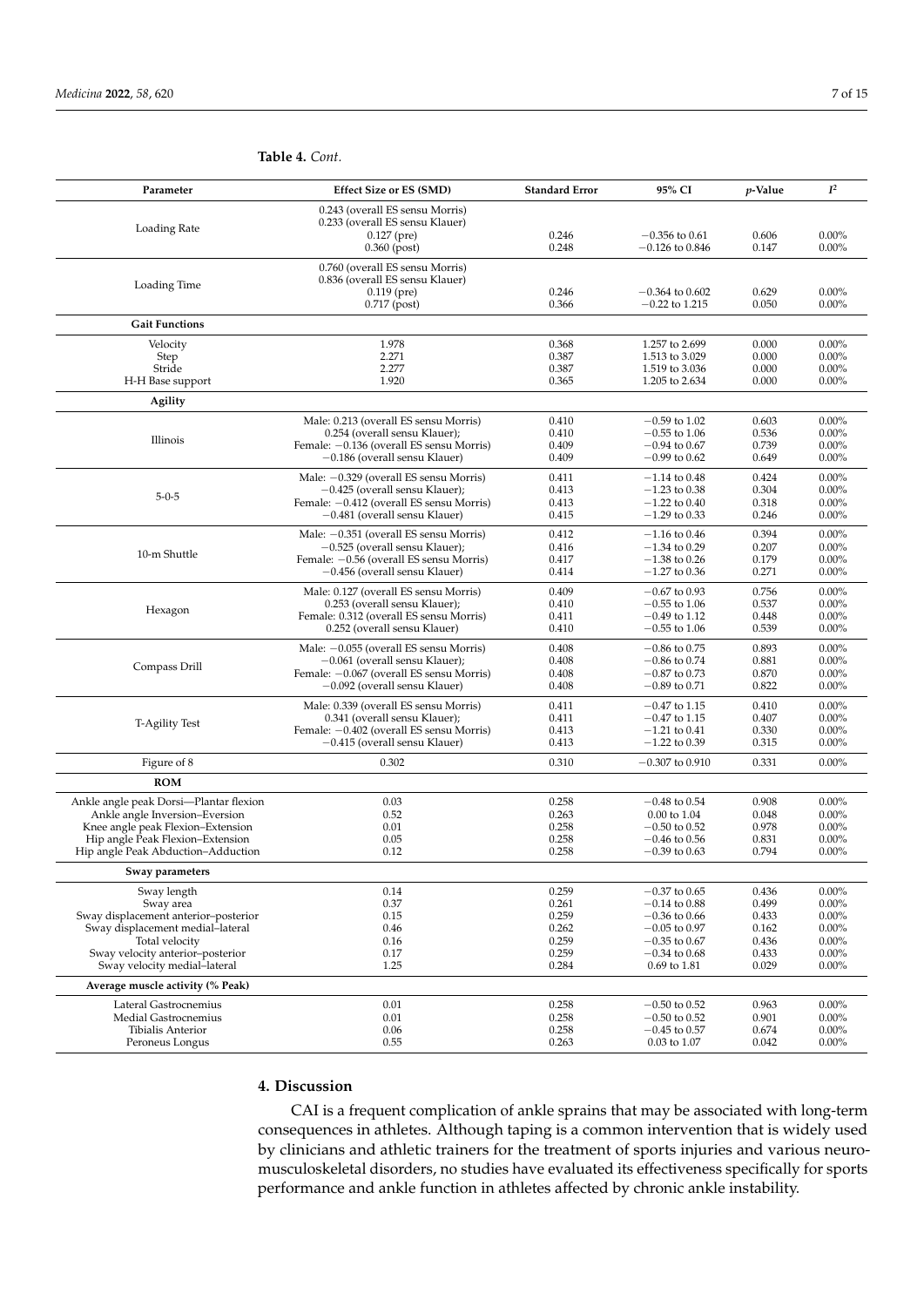This is the first systematic review and meta-analysis to investigate only the effect of KT on the sports performances and ankle functions of athletes with CAI. In all of the studies included, KT was analysed as the only treatment implemented on athletes, without concomitant physiotherapy or other types of exercises, so that the potential improvement parameters registered were exclusively attributed to KT. Nevertheless, the recent literature supports a multifactorial approach as the most effective on CAI using multiple interventions such as KT associated with specific proprioceptive exercises [\[56\]](#page-13-11).

Among the most popular contact sports (football, basketball, volleyball, baseball), the ankle is the joint district most prone to injury  $[1-3]$  $[1-3]$ . Without recovering sufficient stability of the ankle, athletes can suffer multiple sprains and relapses during sports seasons, potentially reaching a condition of chronic instability [\[57–](#page-13-12)[60\]](#page-13-13).

Many articles have been published in the literature about the application of KT in athletes [\[2,](#page-11-12)[18,](#page-12-1)[19\]](#page-12-2), most of them concerning the upper limb and generally the shoulder complex. In contrast, the available articles about KT and CAI have been very limited and quite recent [\[48\]](#page-13-3). This can be explained by the increasing use of KT in recent years and the large interest in evaluating its real effectiveness, even though it is an elastic bandaging technique that was proposed in the early seventies.

Among the eight articles included in this review, the sports performance and ankle functions that could be meta-analysed were (1) gait functions, (2) joint ROM, (3) muscle activation, (4) sway parameters, (5) dynamic balance, (6) lateral landing from a monopodalic drop and (7) agility. The main finding of this review, as reported in Table [4,](#page-6-0) is that KT had a significant impact only on the following outcomes: (1) gait functions, as reported by Kim et al. [\[48\]](#page-13-3), who included gait velocity, step length, stride length and Heel-Heel (H-H) distance of the base of support; (2) reducing ankle joint ROM in inversion–eversion; (3) decreasing muscle activation of the peroneus longus; (4) decreasing postural sway in mid-lateral movements, as reported by Sarvestan et al. (2020 [\[55\]](#page-13-10)).

#### *4.1. Gait Functions*

In patients with CAI, the entire gait cycle can be altered by an increase in ankle inversion, which can cause both a shorter step length and an increase in the base of support and a reduction in gait speed [\[61](#page-13-14)[,62\]](#page-13-15). In our review, the gait functions on which the tape had the greatest impact were the increase in step length and stride length with a relative ES of 2.27 and 2.28, respectively, an increase in speed, with an ES of 1.98 and the reduction in H-H base distance, with an ES of 1.92.

The increase in stride velocity, expressed in m/s, corresponds to a greater looseness during the phases of gait, which, associated with a smaller width of the base of support in dynamics, indicates a greater sense of stability of the athlete during movement [\[63](#page-13-16)[–66\]](#page-13-17). A wider base of support in dynamics usually allows lowering the centre of mass (COM), increasing the body's stability [\[67,](#page-13-18)[68\]](#page-13-19).

In the 22 athletes included in the study, the width of the base of support decreased because taping seems to have provided greater stabilisation during walking. The main problem with the study by Kim et al. [\[48\]](#page-13-3) is the wide range of the confidence interval (95% C.I.) of the gait functions, with values between 1.21 and 3.33; these can be justified by the low number of athletes included in the study, i.e., a very limited sample size, although the methodology of the study was of good quality (21/28).

#### *4.2. Ankle Joint ROM*

Ankle joint motion has also been found to influence the lower extremity landing pattern in people with CAI [\[69\]](#page-13-20). It has been repeatedly confirmed to have a great influence on bilateral postural stability [\[69](#page-13-20)[,70\]](#page-13-21). For joint ROM, the only parameter in which taping had a significant impact was in the post-tape reduction in inversion–eversion ankle range, as shown by Sarvestan et al. [\[55\]](#page-13-10), with an ES of 0.52 and a *p*-value of 0.05, while no substantial change was found in all other joint parameters of the ankle, knee and hip. During the agility tests evaluated by Sarvestan et al. in a previously included study [\[52\]](#page-13-7), the change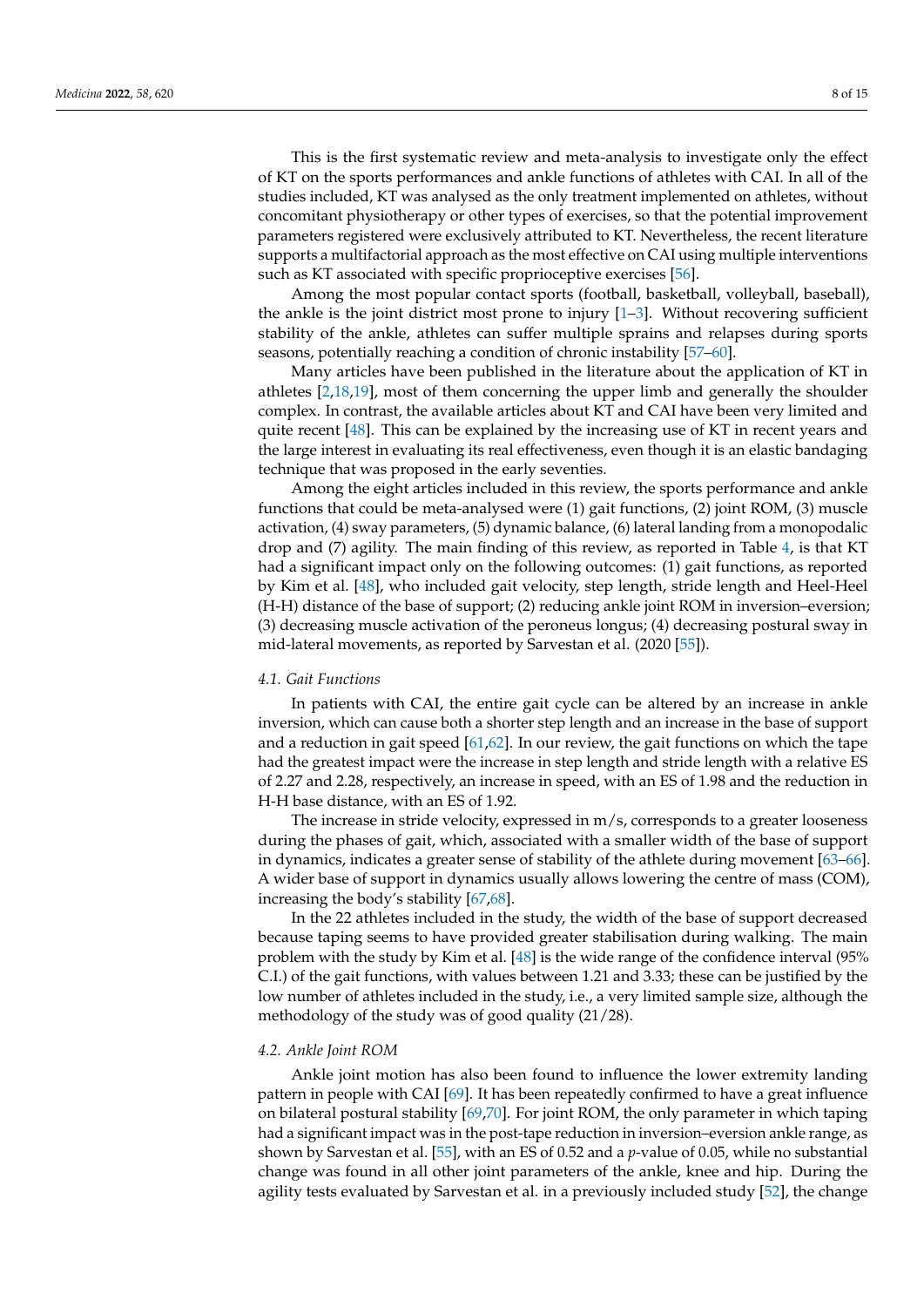in grades in dorsi–plantar flexion during movement was assessed. The results were not included in the meta-analysis because they were not comparable, although Sarverstan et al. reported an improvement in ankle sagittal ROM during linear sprinting. An increase in ankle ROM could reduce the vertical ground reaction forces and the impact on the entire lower limb [\[30,](#page-12-8)[71\]](#page-13-22).

Sarvestan et al. measured the peak joint movement in dorsiflexion and plantar flexion in the sagittal plane and in inversion–eversion in the frontal pllane [\[55\]](#page-13-10). It was shown that, after the use of the tape, the joint peak in the frontal plane decreased drastically, limiting excessive rotation of the calcaneus and consequently reducing the oscillations in inversion and eversion during walking, favouring greater stability. Similar results regarding gait functions were also found by Kim et al. [\[48\]](#page-13-3).

Inversion–eversion tilt is a movement that, both in a mechanical and perceptive sense, reduces the feeling of ankle stability [\[72\]](#page-13-23). According to Smith et al. [\[72\]](#page-13-23), application of the tape decreased the sensation of instability in inversion–eversion, suggesting an effect that contributes to preventing recurrent ankle sprains.

#### *4.3. Muscle Contraction*

In the literature, the possible action of KT in improving muscle contraction is much debated. Some authors speculate that cutaneous stimulation of the tape may induce a greater sensitisation of type 2 mechanoreceptors and improve the recruitment of motor units [\[73,](#page-13-24)[74\]](#page-14-0). Other possible explanations may be related to a concentric traction that the tape exerts on the fascia, which may improve muscle contraction by shortening the distance between the origin and insertion of the muscle [\[75–](#page-14-1)[77\]](#page-14-2).

In contrast, Sarvestan et al. [\[55\]](#page-13-10) analysed whether the tape could modify muscle contractions using an electromyographic examination, and an opposite effect was found after application of the KT on the lateral leg muscles. The only muscle among those considered on which the KT had a considerable impact was the peroneus longus with an ES of 0.55 and a *p*-value of 0.05. In the leg with the KT applied, there was a strong decrease in muscle activation justified by a supporting action that the tape provided when applied laterally along the ankle, partially reducing activity of the eversion muscles, especially the peroneus longus. However, this element has both a positive aspect in a phase in which the athlete is looking for an external element of support that allows him to have a more stable ankle during sport performance, but can also have a negative effect on active stabilisation from lateral muscles, which risk being partially lacking and inhibited with the tape on, as demonstrated in Sarvestan et al. [\[55\]](#page-13-10).

## *4.4. Postural Sway during Movement*

Athletes with CAI often do not have instant and corrective ankle reactions when they make contact with the ground. A lack of corrections during movements greatly accentuate body postural sway [\[72\]](#page-13-23). Some studies conclude that postural sway depends on a loss of balance, which is an important indicator of possible falls during dynamic performances and in pre-fatigue conditions [\[78](#page-14-3)[–80\]](#page-14-4).

Sarvestan et al. [\[55\]](#page-13-10) showed that in the mid-lateral direction, KT significantly reduced sway speed and reduced peak acceleration with an ES of 1.25 and a *p*-value of 0.03. In contrast, there were no significant changes in speed and sway area in the anterior–posterior direction. Many studies in the literature have confirmed the effectiveness of KT in improving postural sway parameters, both in relation to speed and sway area, especially in mid-lateral directions [\[81,](#page-14-5)[82\]](#page-14-6). Reducing sway velocity in the mid-lateral direction suggests better control in prone-supination movement, corresponding to greater overall stability [\[82\]](#page-14-6).

#### *4.5. Dynamic Balance*

The meta-analysis for dynamic balance was carried out on the studies of Souza et al. and Gehrke et al. [\[50](#page-13-5)[,51\]](#page-13-6), which had in common the use of the SEBT test. Data relating to dynamic balance of Alawna et al. [\[53\]](#page-13-8), in which the Y Balance Test was used, were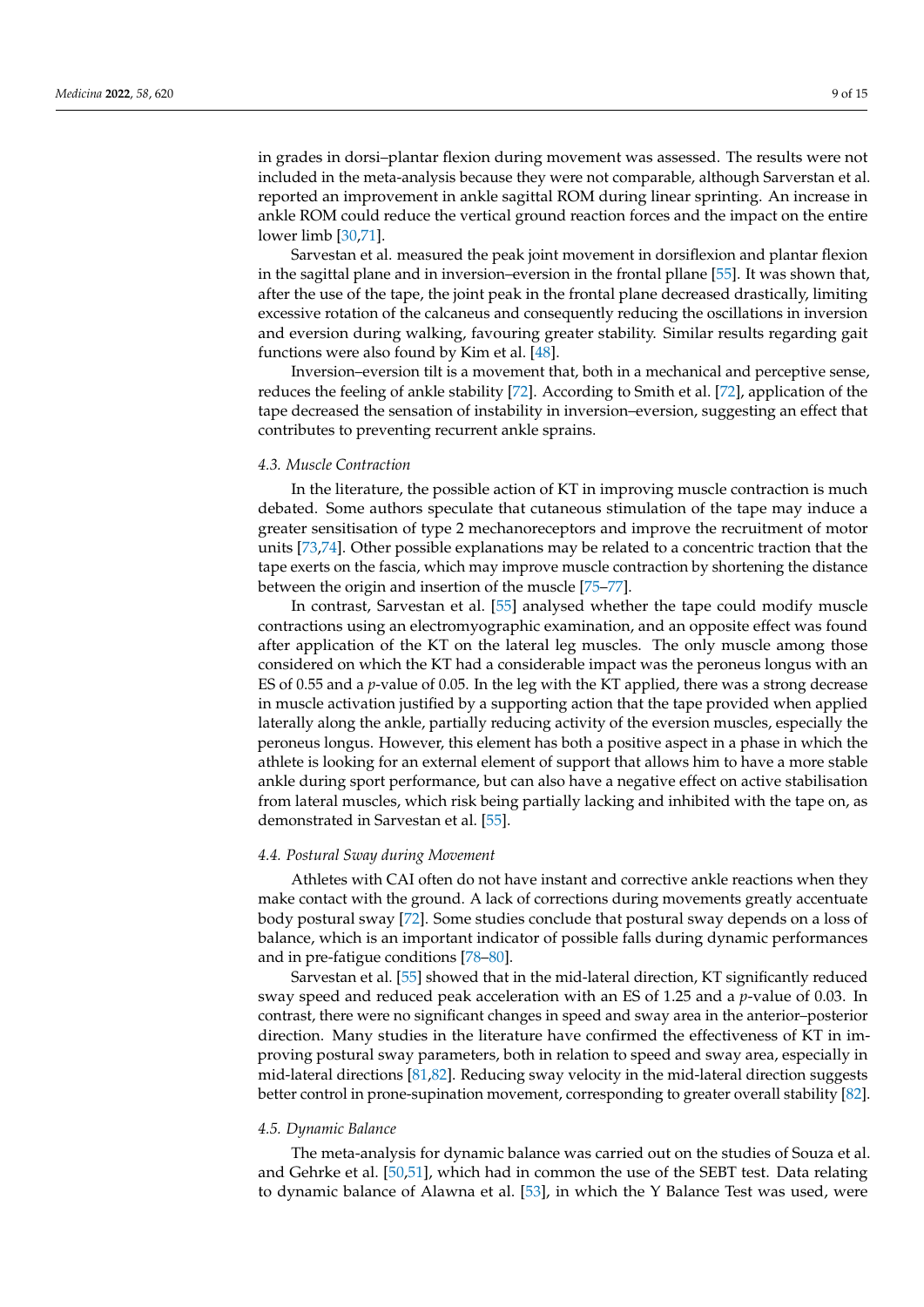not meta-analysed, as they were not comparable. Table [4](#page-6-0) shows that the ES did not reveal a statistically significant impact, with *p*-values between 0.26 and 0.75. However, both studies only evaluated 34 athletes in total. In the general population with CAI, Hadadi et al. [\[83\]](#page-14-7) showed that KT had a significant effect on both static and dynamic balance. Other researchers, however, found no improvement in dynamic balance after the application of KT [\[84](#page-14-8)[,85\]](#page-14-9).

#### *4.6. Lateral Landing from Monopodalic Drop*

Lateral landing is very difficult, having an impact on the entire lower limb due to the dissipation of energy that is required [\[86\]](#page-14-10). For this reason, an alteration in the motor patterns or in the joints involved, such as CAI, can adversely affect the ability to land, even more so if the landing is performed after a monopodalic drop, which is a more challenging function [\[87,](#page-14-11)[88\]](#page-14-12).

In this review, lateral landing from a monopodalic drop was only assessed by Lin et al. [\[54\]](#page-13-9) who considered ground reaction forces, loading rate and loading time. The *p*-values of the loading rate and the loading time were between 0.15 and 0.63. Therefore, it was not possible to define a significant impact of the KT on these functions. For the ground reaction forces, although the *p*-values were <0.05 and therefore statistically significant, they had an overall ES—including both the measurements before and after the application of the tape—that did not show a real effectiveness in improving the performance of lateral landing from a monopodalic drop. The values on the CoP (centre of pressure) were not considered for the purposes of the meta-analysis because they did not include interquartile ranges, only median values.

In another study [\[71\]](#page-13-22), Lin et al. also concluded that KT was not sufficient to improve both frontal and sagittal postural control during landing, while Mason-Mackay et al. [\[89\]](#page-14-13) added that KT must be combined with specific training to improve landing techniques and strategies.

#### *4.7. Agility*

Agility is an athletic condition that is essential in sports such as those included in this review (football, basketball, volleyball, baseball). This skill allows players to make heterogeneous movements in rapid succession, such as changing direction, turning quickly and cutting, all activities that have a significant impact on the ankle [\[49,](#page-13-4)[51\]](#page-13-6).

In our analysis, agility was assessed by Sarvestan et al. [\[49\]](#page-13-4) and Gehrke et al. [\[51\]](#page-13-6) by measuring the time used to perform on tests such as Illinois, 5-0-5, 10-m Shuttle and Figure of 8. No significant improvement was shown, with ES values ranging between −0.35 and 0.34 for males and between −0.53 and 0.31 for females.

# *4.8. Time of Application*

In all of the included studies, only Sarvestan et al. [\[55\]](#page-13-10) reported the time of application of the KT before tests and measurements were carried out. They waited 25 min between application of the tape and the start of the tests.

Some authors have found a positive effect of KT to increase balance and proprioception in patients with CAI between 48 and 72 h [\[90\]](#page-14-14). Assessing the effectiveness of KT in the tests seen in this review with a longer application time could be an important aspect to evaluate in future studies.

#### *4.9. Limitations and Strengths*

There are several limitations in this review. First, since the studies included in the meta-analysis did not evaluate identical outcome variables, there is potential for bias in the validity of our results. However, if multiple data not representing the same outcome of one study were included in the meta-analysis, the weight of that study would increase in proportion. As a result, the total effect would not deviate towards the study with more outcome data. Second, there is no specific technique for KT application: it usually varies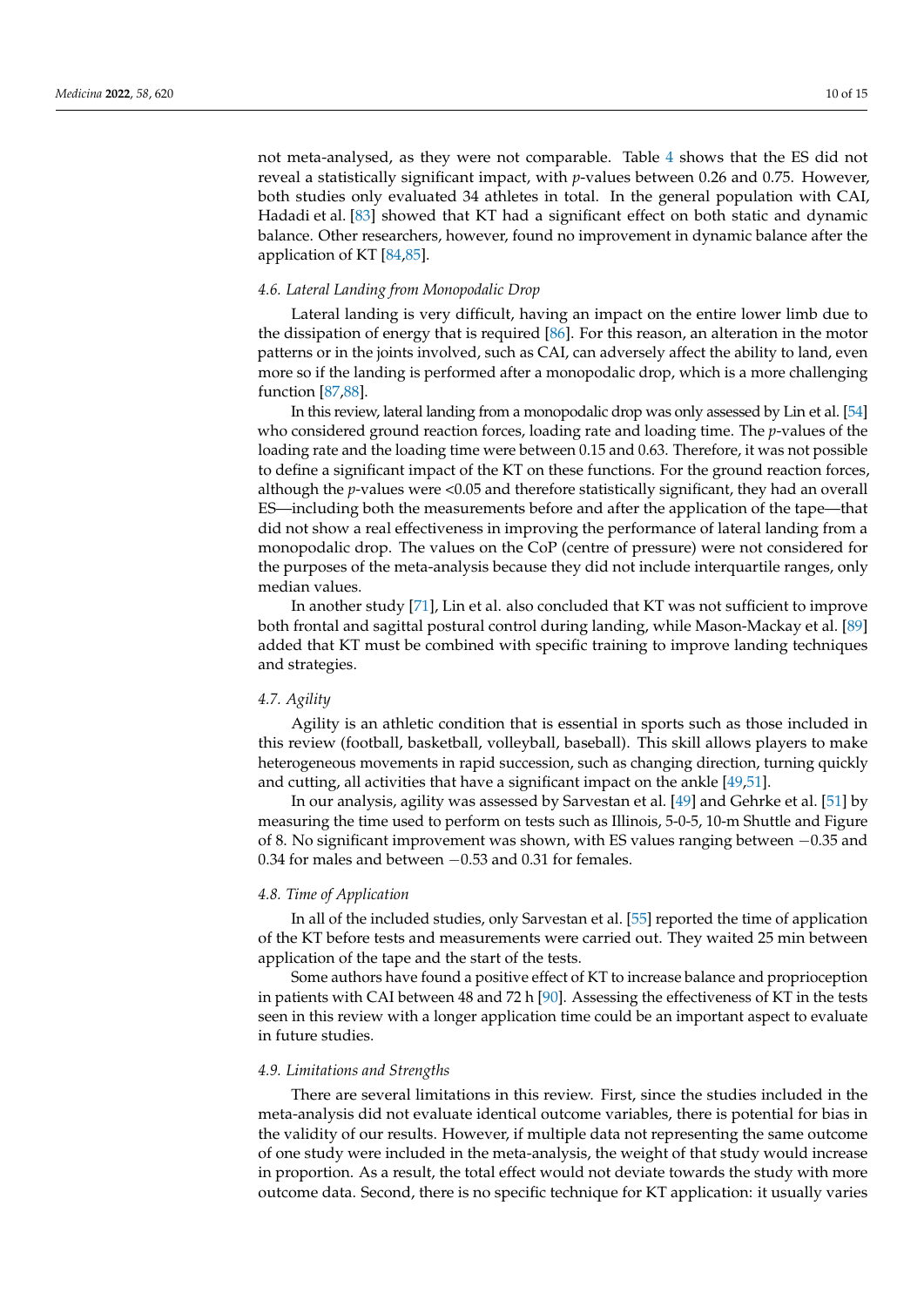according to the symptoms of the patient, the therapist's experience and intended purpose. This heterogeneity, such as different tensions of the tape or applying KT in different directions and shapes, may have caused inconsistent results and led to non-significant total effects. Furthermore, the taping technique seems to have been kept consistent across the participants in the different studies during activity; however, it was not possible to know how long the taping was kept on during sports performances and the time from taping and injury; this may be affected by variation in the injury mechanisms of the sports. Therefore, it remains to be investigated whether a different taping technique could achieve a better outcome for a specific sport or injury. Finally, KT is not typically used as a single treatment tool but is combined with other treatments such as physical therapy and exercise therapy, aspects influencing the final outcomes that were not possible to evaluate separately.

Our literature review also has strengths. First, it is the first meta-analysis of randomised controlled trials (7/8) that focuses specifically on the effectiveness of KT. In all studies, except in Sarvestan et al. [\[55\]](#page-13-10), participants were randomised, which guarantees a more accurate methodology. The eight studies included reported a high level of quality and scientific evidence: an average score of 19.25/28, according to the Downs and Black Scale, and a level of evidence between I and II (three studies I; four level II). Second, the studies included in this review were published recently and very close to each other (from 2017 to 2020), including different sports population groups to guide clinical judgements. Hence, our meta-analysis represents a synthesis of the most current knowledge on this subject in the literature since the seventies. Third, even though this study included ankle function and athletes' functional performance testing as outcomes to provide more evidence for clinical practice, it was designed with a different approach with respect to previous meta-analyses that reported non-significant results for the effectiveness of KT.

Finally, since the sports performances and ankle functions analysed among the included studies were heterogeneous, several independent meta-analyses were carried out, stratifying the outcomes according to subgroups to avoid comparing outcomes considering different parameters. There may be disparate ankle functions and performances that require very specific skills and ad hoc evaluation tests, especially when comparing different sports and related parameters. Through the meta-analysis of each outcome, it was possible to evaluate the efficacy of KT for every single item, avoiding overall conclusions that did not give significance to single parameters for which KT was effective, without omitting any of them. This should be considered as a strength of our study since it ensures the quality, consistency and generalisability of our findings. Furthermore, seven out of eight studies had a sample size of fewer than 35 athletes, which would have increased the risk of bias in a large-scale comparative analysis with heterogeneous data.

Certainly, future studies maintaining the same level of quality of those included in this review but increasing the number of participants and standardized outcome measurements are required to better clarify the role of KT in CAI. In addition, further investigation is necessary to define the influence of psychological aspects on the athletes' performances during KT application  $[9-11,71]$  $[9-11,71]$  $[9-11,71]$ . It is possible that individuals with CAI perceive their ankle to be more stable and have more confidence in their ankle and their ability to perform challenging tasks because of factors such as increased mechanical stability or a placebo effect of the tape [\[91](#page-14-15)[–93\]](#page-14-16). Although not sufficient, there is considerable evidence in the current literature for the psychological effects of taping.

#### **5. Conclusions**

The present systematic review and meta-analysis shows that KT, used on athletes with CAI (playing football, basketball, volleyball, baseball and badminton), is effective only on some of the performances and ankle functions analysed. It was not possible to define the precise time of the application of KT to the ankle joint of the athletes included to see the benefit in performing sports. However, the meta-analysis showed a significant improvement particularly on the following: gait functions (step velocity, step and stride length and reduction in the base of support in dynamics); reduction in the joint ROM in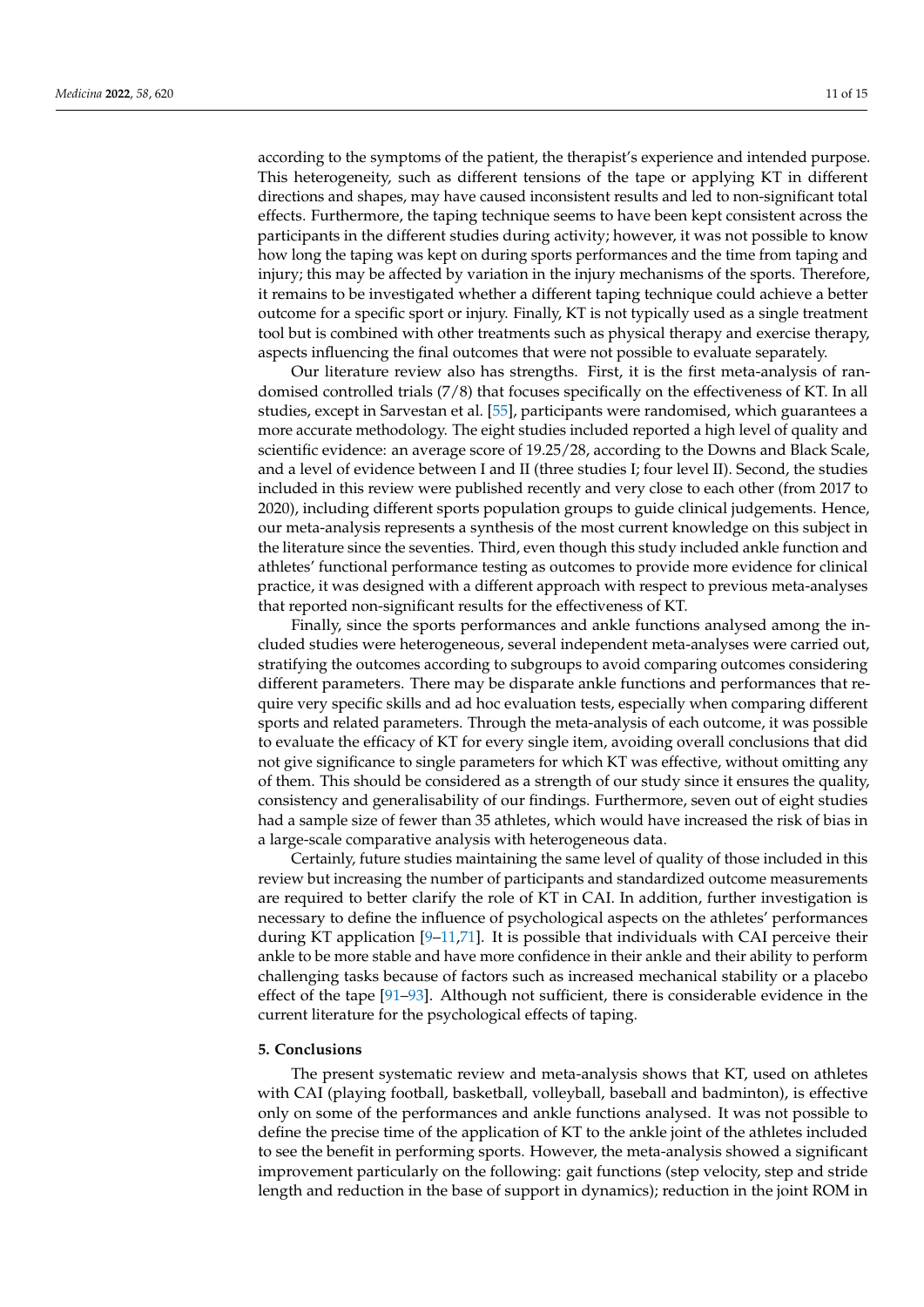inversion–eversion; decrease in the muscle activation of the long peroneus; decrease in the postural sway in movement in the mid-lateral direction.

In contrast, other aspects such as dynamic balance, lateral landing from a monopodalic jump and agility tests did not improve significantly by applying KT to the ankle joint.

Finally, as the improvement achieved by some of the parameters analysed reflects an increased stabilisation of the ankle joint of these athletes during sports performance, it is possible to conclude that KT has a moderate stabilising effect on the ankles of the athletes of the most popular contact sports with CAI.

**Author Contributions:** Conceptualization, C.B. and P.N.; methodology, C.B., P.N. and N.L.B.; validation, C.B., P.N. and N.L.B.; formal analysis, N.L.B.; investigation, P.N., G.D.R. and M.T..; data curation, P.N., N.L.B. and M.T.; writing—original draft preparation, C.B., P.N., G.D.R. and M.T.; writing—review and editing, C.B. and G.D.R.; visualization, G.D.R.; supervision, C.B. and P.R.; project administration, C.B. and P.R. All authors have read and agreed to the published version of the manuscript.

**Funding:** This research received no external funding.

**Institutional Review Board Statement:** Not applicable.

**Informed Consent Statement:** Not applicable.

**Data Availability Statement:** Not applicable.

**Conflicts of Interest:** The authors declare no conflict of interest.

#### **References**

- <span id="page-11-0"></span>1. Thompson, C.; Schabrun, S.; Romero, R.; Bialocerkowski, A.; van Dieen, J.; Marshall, P. Factors Contributing to Chronic Ankle Instability: A Systematic Review and Meta-Analysis of Systematic Reviews. *Sports Med.* **2018**, *48*, 189–205. [\[CrossRef\]](http://doi.org/10.1007/s40279-017-0781-4) [\[PubMed\]](http://www.ncbi.nlm.nih.gov/pubmed/28887759)
- <span id="page-11-12"></span>2. Lin, C.I.; Houtenbos, S.; Lu, Y.H.; Mayer, F.; Wippert, P.M. The epidemiology of chronic ankle instability with perceived ankle instability—A systematic review. *J. Foot Ankle Res.* **2021**, *14*, 41. [\[CrossRef\]](http://doi.org/10.1186/s13047-021-00480-w) [\[PubMed\]](http://www.ncbi.nlm.nih.gov/pubmed/34049565)
- <span id="page-11-1"></span>3. Kobayashi, T.; Tanaka, M.; Shida, M. Intrinsic Risk Factors of Lateral Ankle Sprain: A Systematic Review and Meta-analysis. *Sports Health* **2016**, *8*, 190–193. [\[CrossRef\]](http://doi.org/10.1177/1941738115623775) [\[PubMed\]](http://www.ncbi.nlm.nih.gov/pubmed/26711693)
- <span id="page-11-2"></span>4. Doherty, C.; Delahunt, E.; Caulfield, B.; Hertel, J.; Ryan, J.; Bleakley, C. The Incidence and Prevalence of Ankle Sprain Injury: A Systematic Review and Meta-Analysis of Prospective Epidemiological Studies. *Sports Med.* **2014**, *44*, 123–140. [\[CrossRef\]](http://doi.org/10.1007/s40279-013-0102-5)
- <span id="page-11-3"></span>5. Gribble, P.A.; Bleakley, C.M.; Caulfield, B.M.; Docherty, C.; Fourchet, F.; Fong, D.T. Evidence Review for the 2016 international ankle consortium consensus statement on the prevalence, impact and long-term consequences of lateral ankle sprains. *Br. J. Sports Med.* **2016**, *50*, 496–1505. [\[CrossRef\]](http://doi.org/10.1136/bjsports-2016-096189)
- <span id="page-11-4"></span>6. Knowles, S.B.; Marshall, S.W.; Miller, T.; Spicer, R.; Bowling, J.M.; Loomis, D.; Millikan, R.W.; Yang, J.; Mueller, F.O. Cost of injuries from a prospective cohort study of North Carolina high school athletes. *Inj. Prev.* **2007**, *13*, 416–421. [\[CrossRef\]](http://doi.org/10.1136/ip.2006.014720)
- <span id="page-11-5"></span>7. Owoeye, O.B.A.; Palacios-Derflingher, L.M.; Emery, C.A. Prevention of ankle sprain injuries in youth soccer and basketball: Effectiveness of a neuromuscular training program and examining risk factors. *Clin. J. Sport Med.* **2018**, *28*, 325–331. [\[CrossRef\]](http://doi.org/10.1097/JSM.0000000000000462)
- <span id="page-11-6"></span>8. Bicici, S.; Karatas, N.; Baltaci, G. Effect of athletic taping and kinesiotaping<sup>®</sup> on measurements of functional performance in basketball players with chronic inversion ankle sprains. *Int. J. Sports Phys. Ther.* **2012**, *7*, 154–166.
- <span id="page-11-7"></span>9. Whalan, M.; Lovell, R.; McCunn, R.; Sampson, J.A. The incidence and burden of time loss injury in Australian men's sub-elite football (soccer): A single season prospective cohort study. *J. Sci. Med. Sport* **2019**, *2*, 42–47. [\[CrossRef\]](http://doi.org/10.1016/j.jsams.2018.05.024)
- 10. Keogh, J.W.L.; Winwood, P.W. The epidemiology of injuries across the weight-training sports. *Sports Med.* **2017**, *47*, 479–501. [\[CrossRef\]](http://doi.org/10.1007/s40279-016-0575-0)
- <span id="page-11-13"></span>11. Gabbett, T.J. Incidence, site, and nature of injuries in amateur rugby league over three consecutive seasons. *Br. J. Sports Med.* **2000**, *34*, 98–103. [\[CrossRef\]](http://doi.org/10.1136/bjsm.34.2.98) [\[PubMed\]](http://www.ncbi.nlm.nih.gov/pubmed/10786864)
- <span id="page-11-8"></span>12. Woods, C.; Hawkins, R.; Hulse, M.; Hodson, A. The Football Association Medical Research Programme: An audit of injuries in professional football: An analysis of ankle sprains. *Br. J. Sports Med.* **2003**, *37*, 233–288. [\[CrossRef\]](http://doi.org/10.1136/bjsm.37.3.233) [\[PubMed\]](http://www.ncbi.nlm.nih.gov/pubmed/12782548)
- <span id="page-11-9"></span>13. Attenborough, A.S.; Hiller, C.E.; Smith, R.M.; Stuelcken, M.; Greene, A.; Sinclair, P.J. Chronic ankle instability in sporting populations. *Sports Med.* **2014**, *44*, 1545–1556. [\[CrossRef\]](http://doi.org/10.1007/s40279-014-0218-2) [\[PubMed\]](http://www.ncbi.nlm.nih.gov/pubmed/24981244)
- 14. Herzog, M.M.; Kerr, Z.Y.; Marshall, S.W.; Wikstrom, E.A. Epidemiology of ankle sprains and chronic ankle instability. *J. Athl. Train.* **2019**, *54*, 603–610. [\[CrossRef\]](http://doi.org/10.4085/1062-6050-447-17) [\[PubMed\]](http://www.ncbi.nlm.nih.gov/pubmed/31135209)
- <span id="page-11-10"></span>15. De-La-Torre-Domingo, C.; Alguacil-Diego, I.M.; Molina-Rueda, F.; Lopez-Roman, A.; Fernandez-Carnero, J. Effect of kinesiology tape on measurements of balance in subjects with chronic ankle instability: A randomized controlled trial. *Arch. Phys. Med. Rehabil.* **2015**, *96*, 2169–2175. [\[CrossRef\]](http://doi.org/10.1016/j.apmr.2015.06.022) [\[PubMed\]](http://www.ncbi.nlm.nih.gov/pubmed/26360974)
- <span id="page-11-11"></span>16. Hertel, J.; Corbett, R.O. An updated model of chronic ankle instability. *J. Athl. Train.* **2019**, *54*, 572–588. [\[CrossRef\]](http://doi.org/10.4085/1062-6050-344-18)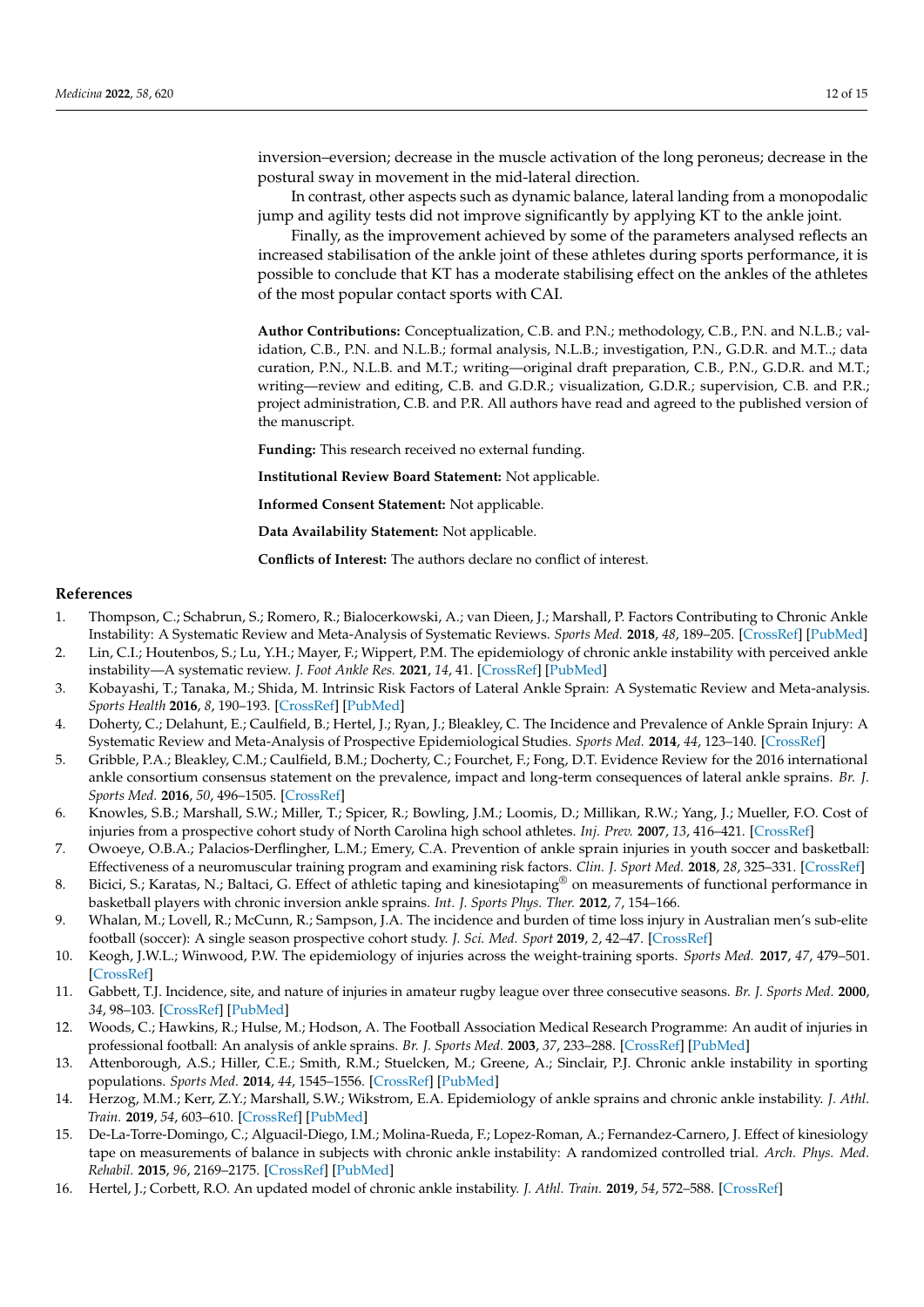- <span id="page-12-0"></span>17. Hiller, C.E.; Kilbreath, S.L.; Refshauge, K.M. Chronic ankle instability: Evolution of the model. *J. Athl. Train.* **2011**, *46*, 133–141. [\[CrossRef\]](http://doi.org/10.4085/1062-6050-46.2.133)
- <span id="page-12-1"></span>18. Kobayashi, T.; Takabayashi, T.; Kudo, S.; Edama, M. The prevalence of chronic ankle instability and its relationship to foot arch characteristics in female collegiate athletes. *Phys. Ther. Sport* **2020**, *46*, 162–168. [\[CrossRef\]](http://doi.org/10.1016/j.ptsp.2020.09.002)
- <span id="page-12-2"></span>19. Fong, D.T.; Hong, Y.; Chan, L.K.; Yung, P.S.; Chan, K.M. A systematic review on ankle injury and ankle sprain in sports. *Sports Med.* **2007**, *37*, 73–94. [\[CrossRef\]](http://doi.org/10.2165/00007256-200737010-00006)
- <span id="page-12-3"></span>20. Almeida, S.A.; Trone, D.W.; Leone, D.M.; Shaffer, R.A.; Patheal, S.L.; Long, K. Gender differences in musculoskeletal injury rates: A function of symptom reporting? *Med. Sci. Sports Exerc.* **1999**, *31*, 1807–1812. [\[CrossRef\]](http://doi.org/10.1097/00005768-199912000-00017)
- <span id="page-12-4"></span>21. Gribble, P.A.; Hertel, J.; Denegar, C.R.; Buckley, W.E. The Effects of Fatigue and Chronic Ankle Instability on Dynamic Postural Control. *J. Athl. Train.* **2004**, *39*, 321–329. [\[PubMed\]](http://www.ncbi.nlm.nih.gov/pubmed/15592604)
- 22. Cordova, M.L. Effects of ankle support on lower-extremity functional performance: A meta-analysis. *Med. Sci. Sports Exerc.* **2005**, *37*, 635. [\[CrossRef\]](http://doi.org/10.1249/01.MSS.0000159141.78989.9C) [\[PubMed\]](http://www.ncbi.nlm.nih.gov/pubmed/15809563)
- <span id="page-12-5"></span>23. Simon, J.; Garcia, W.; Docherty, C.L. The effect of kinesio tape on force sense in people with functional ankle instability. *Clin. J. Sport Med.* **2014**, *24*, 289–294. [\[CrossRef\]](http://doi.org/10.1097/JSM.0000000000000030) [\[PubMed\]](http://www.ncbi.nlm.nih.gov/pubmed/24184853)
- <span id="page-12-6"></span>24. Witchalls, J.; Blanch, P.; Waddington, G.; Adams, R. Intrinsic functional deficits associated with increased risk of ankle injuries: A systematic review with meta-analysis. *Br. J. Sports Med.* **2012**, *46*, 515–523. [\[CrossRef\]](http://doi.org/10.1136/bjsports-2011-090137)
- <span id="page-12-7"></span>25. Fraser, J.J.; Koldenhoven, R.M.; Jaffri, A.H.; Park, J.S.; Saliba, S.F.; Hart, J.M.; Hertel, J. Foot impairments contribute to functional limitation in individuals with ankle sprain and chronic ankle instability. *Knee Surg. Sports Traumatol. Arthrosc.* **2020**, *28*, 1600–1610. [\[CrossRef\]](http://doi.org/10.1007/s00167-018-5028-x)
- 26. McCann, R.S.; Crossett, I.D.; Terada, M.; Kosik, K.B.; Bolding, B.A.; Gribble, P.A. Hip strength and star excursion balance test deficits of patients with chronic ankle instability. *J. Sci. Med. Sport* **2017**, *20*, 992–996. [\[CrossRef\]](http://doi.org/10.1016/j.jsams.2017.05.005)
- 27. McCann, R.S.; Bolding, B.A.; Terada, M.; Kosik, K.B.; Crossett, I.D.; Gribble, P.A. Isometric Hip Strength and Dynamic Stability of Individuals With Chronic Ankle Instability. *J. Athl. Train.* **2018**, *53*, 672–678. [\[CrossRef\]](http://doi.org/10.4085/1062-6050-238-17)
- 28. Song, K.; Burcal, C.J.; Hertel, J.; Wikstrom, E.A. Increased Visual Use in Chronic Ankle Instability: A Meta-analysis. *Med. Sci. Sports Exerc.* **2016**, *48*, 2046–2056. [\[CrossRef\]](http://doi.org/10.1249/MSS.0000000000000992)
- 29. Burcal, C.J.; Trier, A.Y.; Wikstrom, E.A. Balance Training Versus Balance Training With STARS in Patients with Chronic Ankle Instability: A Randomized Controlled Trial. *J. Sport Rehabil.* **2017**, *26*, 347–357. [\[CrossRef\]](http://doi.org/10.1123/jsr.2016-0018)
- <span id="page-12-8"></span>30. Hoch, M.C.; Staton, G.S.; Medina McKeon, J.M.; Mattacola, C.G.; McKeon, P.O. Dorsiflexion and dynamic postural control deficits are present in those with chronic ankle instability. *J. Sci. Med. Sport* **2012**, *15*, 574–579. [\[CrossRef\]](http://doi.org/10.1016/j.jsams.2012.02.009)
- <span id="page-12-9"></span>31. Martin, R.L.; Davenport, T.E.; Paulseth, S.; Wukich, D.K.; Godges, J.J. Ankle Stability and Movement Coordination Impairments: Ankle Ligament Sprains Clinical Practice Guidelines Linked to the International Classification of Functioning, Disability and Health. From the Orthopaedic Section of the American Physical Therapy Association. *J. Orthop. Sports Phys. Ther.* **2013**, *43*, A1–A40. [\[CrossRef\]](http://doi.org/10.2519/jospt.2013.0305) [\[PubMed\]](http://www.ncbi.nlm.nih.gov/pubmed/24313720)
- <span id="page-12-10"></span>32. Gribble, P.A.; Delahunt, E.; Bleakley, C.; Caulfield, B.; Docherty, C.; Fourchet, F. Selection criteria for patients with chronic ankle instability in controlled research: A position statement of the International Ankle Consortium. *Br. J. Sports Med.* **2014**, *48*, 1014–1018. [\[CrossRef\]](http://doi.org/10.1136/bjsports-2013-093175) [\[PubMed\]](http://www.ncbi.nlm.nih.gov/pubmed/24255768)
- <span id="page-12-11"></span>33. Campolo, M.; Babu, J.; Dmochowska, K.; Scariah, S.; Varughese, J. A comparison of two taping techniques (kinesio and mcconnell) and their effect on anterior knee pain during functional activities. *Int. J. Sports Phys. Ther.* **2013**, *2*, 105–110.
- <span id="page-12-12"></span>34. Sitler, M.R.; Horodyski, M. Effectiveness of prophylactic ankle stabilisers for prevention of ankle injuries. *Sports Med.* **1995**, *20*, 53–57. [\[CrossRef\]](http://doi.org/10.2165/00007256-199520010-00005)
- <span id="page-12-13"></span>35. Huang, C.Y.; Hsieh, T.H.; Lu, S.C.; Su, F.C. Effect of the Kinesio tape to muscle activity and vertical jump performance in healthy inactive people. *Biomed. Eng. Online* **2011**, *10*, 70. [\[CrossRef\]](http://doi.org/10.1186/1475-925X-10-70) [\[PubMed\]](http://www.ncbi.nlm.nih.gov/pubmed/21831321)
- <span id="page-12-14"></span>36. Anandkumar, S.; Sudarshan, S.; Nagpal, P. Efficacy of kinesio taping on isokinetic quadriceps torque in knee osteoarthritis: A double blinded randomized controlled study. *Physiother. Theory Pract.* **2014**, *30*, 375–383. [\[CrossRef\]](http://doi.org/10.3109/09593985.2014.896963) [\[PubMed\]](http://www.ncbi.nlm.nih.gov/pubmed/24617598)
- <span id="page-12-15"></span>37. Kim, H.; Lee, B. The effects of kinesio tape on isokinetic muscular function of horse racing jockeys. *J. Phys. Ther. Sci.* **2013**, *25*, 1273–1277. [\[CrossRef\]](http://doi.org/10.1589/jpts.25.1273)
- <span id="page-12-16"></span>38. Parreira, P.C.; Costa, L.C.; Hespanhol, L.C., Jr.; Lopes, A.D.; Costa, L.O. Current evidence does not support the use of Kinesio Taping in clinical practice: A systematic review. *J. Physiother.* **2014**, *60*, 31–39. [\[CrossRef\]](http://doi.org/10.1016/j.jphys.2013.12.008)
- 39. Wang, Y.; Gu, Y.; Chen, J.; Luo, W.; He, W.; Han, Z.; Tian, J. Kinesio taping is superior to other taping methods in ankle functional performance improvement: A systematic review and meta-analysis. *Clin. Rehabil.* **2018**, *32*, 1472–1481. [\[CrossRef\]](http://doi.org/10.1177/0269215518780443)
- <span id="page-12-17"></span>40. Dolphin, M.; Brooks, G.; Calancie, B.; Rufa, A. Does the Direction of Kinesiology Tape Application Influence Muscle Activation in Asymptomatic Individuals? *Int. J. Sports Phys. Ther.* **2021**, *16*, 135–144. [\[CrossRef\]](http://doi.org/10.26603/001c.18799)
- <span id="page-12-18"></span>41. Page, M.J.; Moher, D.; Bossuyt, P.M.; Boutron, I.; Hoffmann, T.C.; Mulrow, C.D.; Shamseer, L.; Tetzlaff, J.M.; Akl, E.A.; Brennan, S.E. PRISMA 2020 explanation and elaboration: Updated guidance and exemplars for reporting systematic reviews. *BMJ* **2021**, *372*, n160. [\[CrossRef\]](http://doi.org/10.1136/bmj.n160) [\[PubMed\]](http://www.ncbi.nlm.nih.gov/pubmed/33781993)
- <span id="page-12-19"></span>42. McHugh, M.L. Interrater reliability: The kappa statistic. *Biochem. Med.* **2012**, *22*, 276–282. [\[CrossRef\]](http://doi.org/10.11613/BM.2012.031)
- <span id="page-12-20"></span>43. Viera, A.J.; Garrett, J.M. Understanding Interobserver Agreement: The Kappa Statistic. *Fam. Med.* **2005**, *37*, 360–363. [\[PubMed\]](http://www.ncbi.nlm.nih.gov/pubmed/15883903)
- <span id="page-12-21"></span>44. Downs, S.H.; Black, N. The feasibility of creating a checklist for the assessment of the methodological quality both of randomised and non-randomised studies of health care interventions. *J. Epidemiol. Community Health* **1998**, *52*, 377–384. [\[CrossRef\]](http://doi.org/10.1136/jech.52.6.377) [\[PubMed\]](http://www.ncbi.nlm.nih.gov/pubmed/9764259)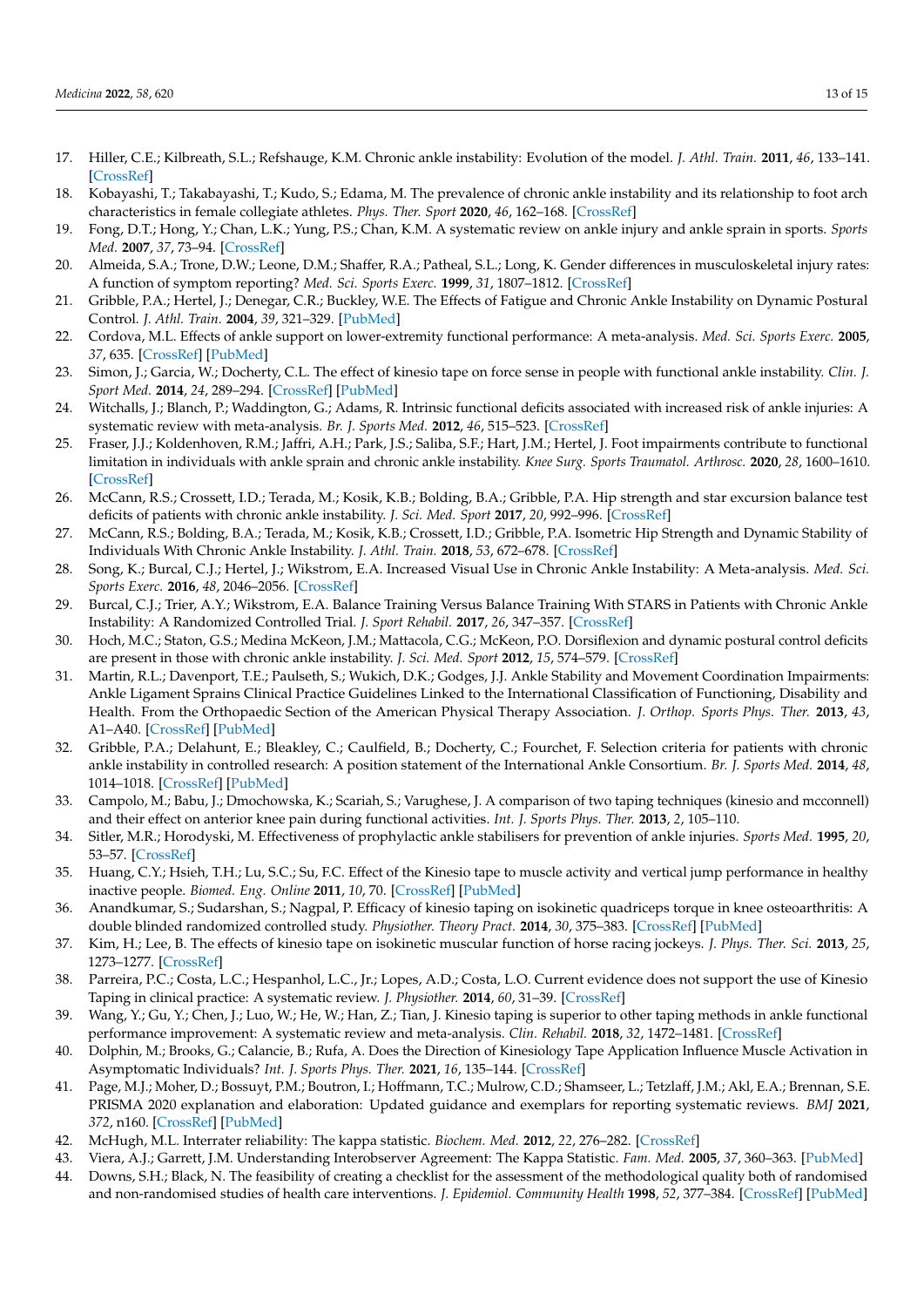- <span id="page-13-0"></span>45. Hedges, L.V.; Olkin, I. *Statistical Methods for Meta-Analysis*, 1st ed.; Academic Press: San Diego, CA, USA, 1985.
- <span id="page-13-1"></span>46. Morris, S.B. Estimating effect sizes from pretest-posttest-control group designs. *Organ. Res. Methods* **2008**, *11*, 364–386. [\[CrossRef\]](http://doi.org/10.1177/1094428106291059)
- <span id="page-13-2"></span>47. Cohen, J. A Coefficient of Agreement for Nominal Scales. *Educ. Psychol. Meas.* **1960**, *20*, 37–46. [\[CrossRef\]](http://doi.org/10.1177/001316446002000104)
- <span id="page-13-3"></span>48. Kim, M.K.; Shin, Y.J. Immediate Effects of Ankle Balance Taping with Kinesiology Tape for Amateur Soccer Players with Lateral Ankle Sprain: A Randomized Cross-Over Design. *Med. Sci. Monit.* **2017**, *23*, 5534–5541. [\[CrossRef\]](http://doi.org/10.12659/MSM.905385)
- <span id="page-13-4"></span>49. Sarvestan, J.; Alaei, F.; Kazemi, N.S.; Khial, H.P.; Shirzad, E.; Svoboda, Z. Agility profile in collegiate athletes with chronic ankle sprain: The effect of Athletic and Kinesio taping among both genders. *Sport Sci. Health* **2018**, *14*, 407–414. [\[CrossRef\]](http://doi.org/10.1007/s11332-018-0453-2)
- <span id="page-13-5"></span>50. Souza, H.H.; Pacheco, I.; Gehrke, L.C.; de Freitas, G.P.; Loureiro-Chaves, R.F.; Pacheco, A.M. Evaluation of the effect of elastic bandage on the ankle basketball players with and without chronic instability. *Rev. Bras. Med. Esporte* **2018**, *24*, 460–464. [\[CrossRef\]](http://doi.org/10.1590/1517-869220182406173600)
- <span id="page-13-6"></span>51. Gehrke, L.C.; Londero, L.X.; Loureiro-Chaves, R.F.; Souza, H.H. Effects of athletic taping on performance of basketball athletes with chronic ankle instability. *Rev. Bras. Med. Esporte* **2018**, *24*, 477–482. [\[CrossRef\]](http://doi.org/10.1590/1517-869220182406173311)
- <span id="page-13-7"></span>52. Sarvestan, J.; Svoboda, Z. Acute Effect of Ankle Kinesio- and Athletic Taping on Ankle Range of Motion During Various Agility Tests in Athletes With Chronic Ankle Sprain. *J. Sport Rehabil.* **2019**, *29*, 527–532. [\[CrossRef\]](http://doi.org/10.1123/jsr.2018-0398) [\[PubMed\]](http://www.ncbi.nlm.nih.gov/pubmed/31034326)
- <span id="page-13-8"></span>53. Alawna, M.; Mohamed, A.A. Short-term and long-term effects of ankle joint taping and bandaging on balance, proprioception and vertical jump among volleyball players with chronic ankle instability. *Phys. Ther. Sport* **2020**, *46*, 145–154. [\[CrossRef\]](http://doi.org/10.1016/j.ptsp.2020.08.015) [\[PubMed\]](http://www.ncbi.nlm.nih.gov/pubmed/32937273)
- <span id="page-13-9"></span>54. Lin, C.C.; Chen, S.J.; Lee, W.C.; Lin, C.F. Effects of Different Ankle Supports on the Single-Leg Lateral Drop Landing Following Muscle Fatigue in Athletes with Functional Ankle Instability. *Int. J. Environ. Res. Public Health* **2020**, *17*, 3438. [\[CrossRef\]](http://doi.org/10.3390/ijerph17103438) [\[PubMed\]](http://www.ncbi.nlm.nih.gov/pubmed/32423151)
- <span id="page-13-10"></span>55. Sarvestan, J.; Ataabadi, P.A.; Svoboda, Z.; Kovačikova, Z.; Needle, A.R. The effect of ankle Kinesio™ taping on ankle joint biomechanics during unilateral balance status among collegiate athletes with chronic ankle sprain. *Phys. Ther. Sport* **2020**, *45*, 161–167. [\[CrossRef\]](http://doi.org/10.1016/j.ptsp.2020.06.007) [\[PubMed\]](http://www.ncbi.nlm.nih.gov/pubmed/32781269)
- <span id="page-13-11"></span>56. Doherty, C.; Bleakley, C.; Delahunt, E.; Holden, S. Treatment and prevention of acute and recurrent ankle sprain: An overview of systematic reviews with meta-analysis. *Br. J. Sports Med.* **2017**, *51*, 113–125. [\[CrossRef\]](http://doi.org/10.1136/bjsports-2016-096178)
- <span id="page-13-12"></span>57. Van der Wees, P.J.; Lenssen, A.F.; Hendriks, E.J.; Stomp, D.J.; Dekker, J.; de Bie, R.A. Effectiveness of exercise therapy and manual mobilisation in ankle sprain and functional instability: A systematic review. *Aust. J. Physiother.* **2006**, *52*, 27–37. [\[CrossRef\]](http://doi.org/10.1016/S0004-9514(06)70059-9)
- 58. Bonnel, F.; Toullec, E.; Mabit, C.; Tourné, Y. Chronic ankle instability: Biomechanics and pathomechanics of ligaments injury and associated lesions. *Orthop. Traumatol. Surg. Res.* **2010**, *96*, 424–432. [\[CrossRef\]](http://doi.org/10.1016/j.otsr.2010.04.003)
- 59. Al Adal, S.; Pourkazemi, F.; Mackey, M.; Hiller, C.E. The Prevalence of Pain in People with Chronic Ankle Instability: A Systematic Review. *J. Athl. Train.* **2019**, *54*, 662–670. [\[CrossRef\]](http://doi.org/10.4085/1062-6050-531-17)
- <span id="page-13-13"></span>60. Aiken, A.B.; Pelland, L.; Brison, R. Short-term natural recovery of ankle sprains following discharge from emergency departments. *J. Orthop. Sports Phys. Ther.* **2008**, *38*, 566–571. [\[CrossRef\]](http://doi.org/10.2519/jospt.2008.2811)
- <span id="page-13-14"></span>61. Patrick, O.M.; Gabriele, P.; Christopher, D.I. Effects of balance training on gait parameters in patients with chronic ankle instability: A randomized controlled trial. *Clin. Rehabil.* **2009**, *23*, 609–621. [\[CrossRef\]](http://doi.org/10.1177/0269215509102954)
- <span id="page-13-15"></span>62. Chinn, L.; Dicharry, J.; Hart, J.; Saliba, S. Gait kinematics after taping in participants with chronic ankle instability. *J. Athl. Train.* **2014**, *49*, 322–330. [\[CrossRef\]](http://doi.org/10.4085/1062-6050-49.3.08) [\[PubMed\]](http://www.ncbi.nlm.nih.gov/pubmed/24840583)
- <span id="page-13-16"></span>63. Fukuchi, C.A.; Fukuchi, R.K.; Duarte, M. Effects of walking speed on gait biomechanics in healthy participants: A systematic review and meta-analysis. *Syst. Rev.* **2019**, *8*, 153. [\[CrossRef\]](http://doi.org/10.1186/s13643-019-1063-z) [\[PubMed\]](http://www.ncbi.nlm.nih.gov/pubmed/31248456)
- 64. Boyer, K.A.; Johnson, R.T.; Banks, J.J.; Jewell, C.; Hafer, J.F. Systematic review and meta-analysis of gait mechanics in young and older adults. *Exp. Gerontol.* **2017**, *95*, 63–70. [\[CrossRef\]](http://doi.org/10.1016/j.exger.2017.05.005) [\[PubMed\]](http://www.ncbi.nlm.nih.gov/pubmed/28499954)
- 65. Fransz, D.P.; Huurnink, A.; Kingma, I.; Verhagen, E.A.; van Dieën, J.H. A systematic review and meta-analysis of dynamic tests and related force plate parameters used to evaluate neuromusculoskeletal function in foot and ankle pathology. *Clin. Biomech.* **2013**, *28*, 591–601. [\[CrossRef\]](http://doi.org/10.1016/j.clinbiomech.2013.06.002)
- <span id="page-13-17"></span>66. Hof, A.; Gazendam, M.; Sinke, W. The condition for dynamic stability. *J. Biomech.* **2005**, *38*, 1–8. [\[CrossRef\]](http://doi.org/10.1016/j.jbiomech.2004.03.025)
- <span id="page-13-18"></span>67. Romero-Franco, N.; Martínez-López, E.; Lomas-Vega, R.; Hita-Contreras, F.; Martínez-Amat, A. Effects of proprioceptive training program on core stability and center of gravity control in sprinters. *J. Strength Cond. Res.* **2012**, *26*, 2071–2077. [\[CrossRef\]](http://doi.org/10.1519/JSC.0b013e31823b06e6)
- <span id="page-13-19"></span>68. Tanaka, R.; Kubota, T.; Yamasaki, T.; Higashi, A. Validity of the total body centre of gravity during gait using a markerless motion capture system. *J. Med. Eng. Technol.* **2018**, *42*, 175–181. [\[CrossRef\]](http://doi.org/10.1080/03091902.2018.1449909)
- <span id="page-13-20"></span>69. Bok, S.K.; Lee, T.H.; Lee, S.S. The effects of changes of ankle strength and range of motion according to aging on balance. *Ann. Rehabil. Med.* **2013**, *37*, 10. [\[CrossRef\]](http://doi.org/10.5535/arm.2013.37.1.10)
- <span id="page-13-21"></span>70. Kim, S.G.; Kim, W.S. Effect of ankle range of motion (ROM) and lower-extremity muscle strength on static balance control ability in young adults: A regression analysis. *Med. Sci. Monit.* **2018**, *24*, 3168. [\[CrossRef\]](http://doi.org/10.12659/MSM.908260)
- <span id="page-13-22"></span>71. Lin, C.C.; Lee, W.C.; Chen, J.C.; Chen, S.J.; Lin, C.F. The Influence of Kinesio Tape and an Ankle Brace on the Lower Extremity Joint Motion in Fatigued, Unstable Ankles during a Lateral Drop Landing. *Int. J. Environ. Res. Public Health* **2021**, *18*, 6081. [\[CrossRef\]](http://doi.org/10.3390/ijerph18116081)
- <span id="page-13-23"></span>72. Smith, M.D.; Vitharana, T.N.; Wallis, G.M.; Vicenzino, B. Response profile of fibular repositioning tape on ankle osteokinematics, arthrokinematics, perceived stability and confidence in chronic ankle instability. *Musculoskelet. Sci. Pract.* **2020**, *50*, 102. [\[CrossRef\]](http://doi.org/10.1016/j.msksp.2020.102272) [\[PubMed\]](http://www.ncbi.nlm.nih.gov/pubmed/33096505)
- <span id="page-13-24"></span>73. Lee, B.G.; Lee, J.H. Immediate effects of ankle balance taping with kinesiology tape on the dynamic balance of young players with functional ankle instability. *Technol. Health Care* **2015**, *23*, 333–341. [\[CrossRef\]](http://doi.org/10.3233/THC-150902)